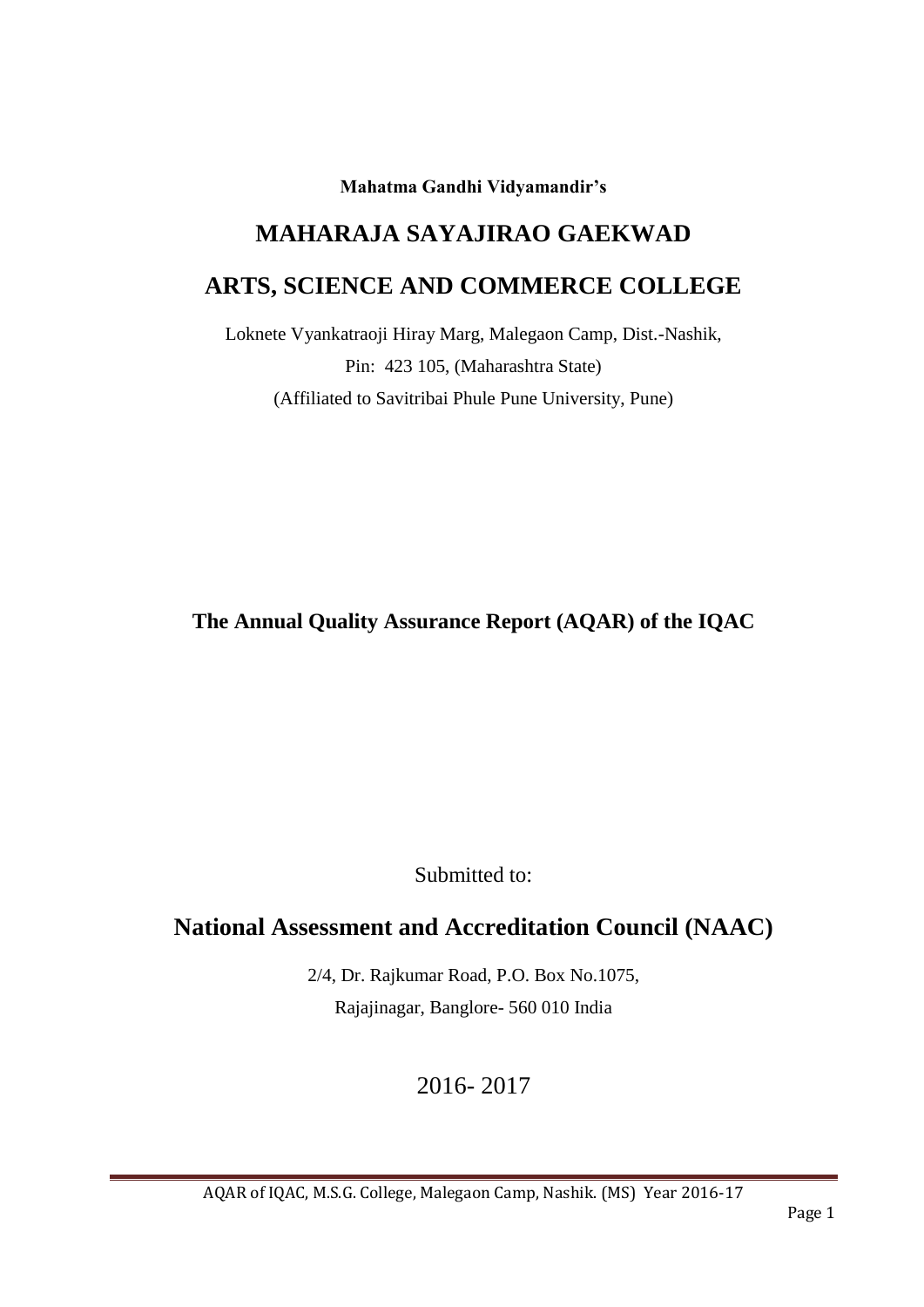## **The Annual Quality Assurance Report (AQAR) of the IQAC**

## Part – A

## **1. Details of the Institution**

| 1.1 Name of the Institution          | M. G. Vidyamandir's M. S. G. Arts, Science and Commerce<br>College Malegaon Camp, Dist. Nashik. |
|--------------------------------------|-------------------------------------------------------------------------------------------------|
| 1.2 Address Line 1                   | Loknete Vyankatrao Hiray Marg                                                                   |
| Address Line 2                       | College Road                                                                                    |
| City/Town                            | Malegaon Camp, Dist. Nashik                                                                     |
| <b>State</b>                         | Maharashtra                                                                                     |
| Pin Code                             | 423105                                                                                          |
| Institution e-mail address           | msgcollege@rediffmail.com                                                                       |
| Contact Nos.                         | $(02554) - 252077$                                                                              |
| Name of the Head of the Institution: | Dr. Y.T. Pawar                                                                                  |
| Tel. No. with STD Code:              | $(02554) - 251705$                                                                              |
| Mobile:                              | 09011027601                                                                                     |
| Name of the IQAC Co-ordinator:       | Shri. U. D. Lad                                                                                 |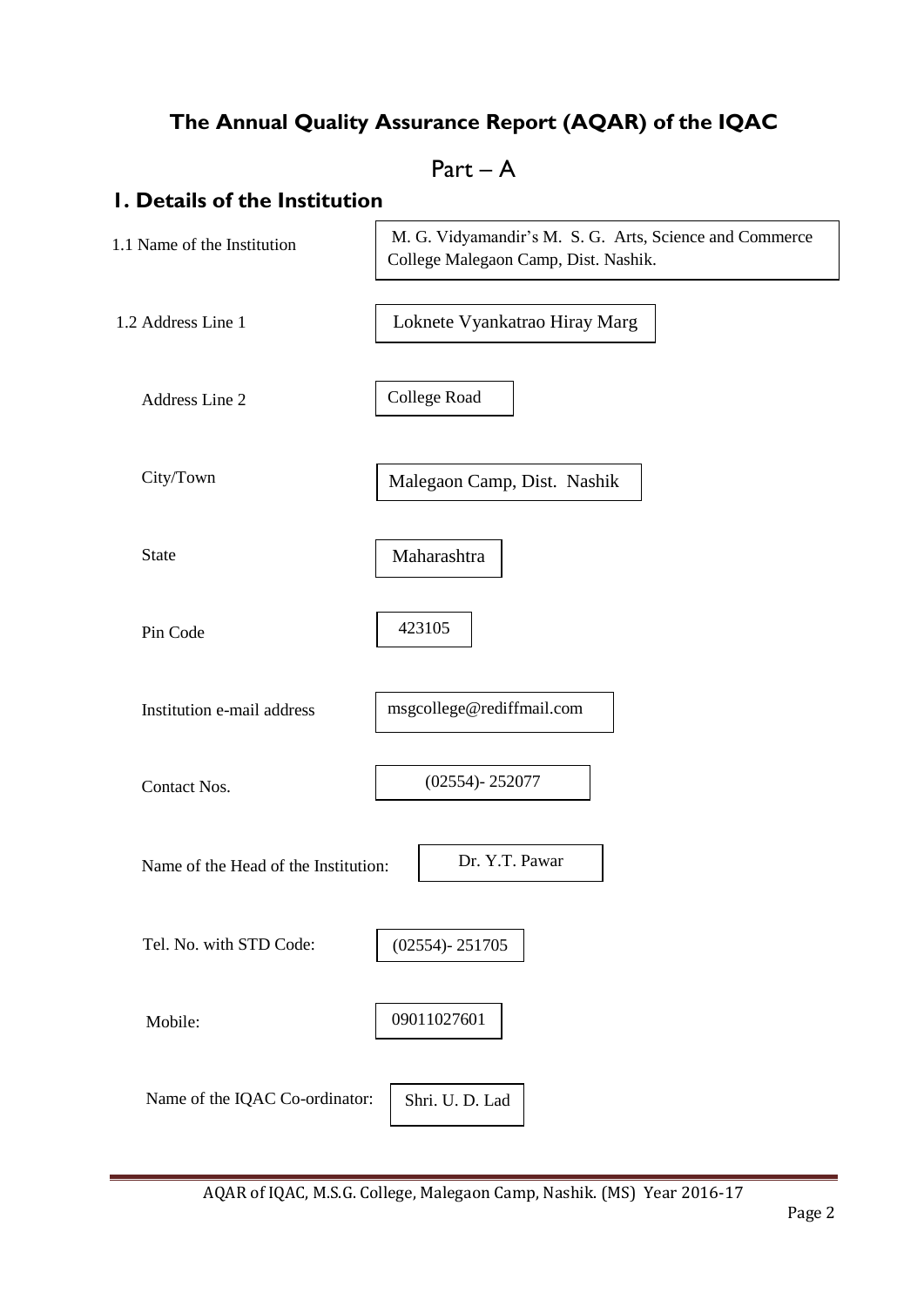| Mobile:              |                                                                                                                                                                                                    |       | 9890970557  |                                   |                                      |  |
|----------------------|----------------------------------------------------------------------------------------------------------------------------------------------------------------------------------------------------|-------|-------------|-----------------------------------|--------------------------------------|--|
| IQAC e-mail address: |                                                                                                                                                                                                    |       |             | upendra.lad@gmail.com             |                                      |  |
|                      | 1.3 NAAC Track ID (For ex. MHCOGN 18879)                                                                                                                                                           |       |             | MHCOGN10406                       |                                      |  |
|                      | 1.4 NAAC Executive Committee No. & Date:<br>(For Example EC/32/A&A/143 dated 3-5-2004.<br>This EC no. is available in the right corner- bottom<br>of your institution's Accreditation Certificate) |       |             |                                   | EC (SC)/03/RAR/21, Dated: 24/09/2015 |  |
| 1.5 Website address: |                                                                                                                                                                                                    |       |             | www.msgcollege.org                |                                      |  |
|                      | Web-link of the AQAR:                                                                                                                                                                              |       |             | www.msgcollege.org/AQAR_2016-2017 |                                      |  |
|                      | 1.6 Accreditation Details                                                                                                                                                                          |       |             |                                   |                                      |  |
| Sl. No.              | Cycle                                                                                                                                                                                              | Grade | <b>CGPA</b> | Year of<br>Accreditation          | Validity<br>Period                   |  |
| 1                    | $1st$ Cycle                                                                                                                                                                                        | $B++$ | 81.50       | 2003                              | 2008                                 |  |
| $\overline{2}$       | $2nd$ Cycle                                                                                                                                                                                        | B     | 2.87        | 2014                              | 5 years                              |  |

1.7 Date of Establishment of IQAC: DD/MM/YYYY

15/07/2004

**1.8 AQAR for the year** *(for example 2010-11)*

2016-17

- 1.9 Details of the previous year's AQAR submitted to NAAC after the latest Assessment and Accreditation by NAAC (*(for example AQAR 2010-11submitted to NAAC on 12-10-2011)*
- 1) AQAR 2014-15 Submitted to NAAC on  $6<sup>th</sup>$  Oct-2015
	- 2) AQAR 2015-16 Submitted to NAAC on  $29<sup>th</sup>$  Sept- 2016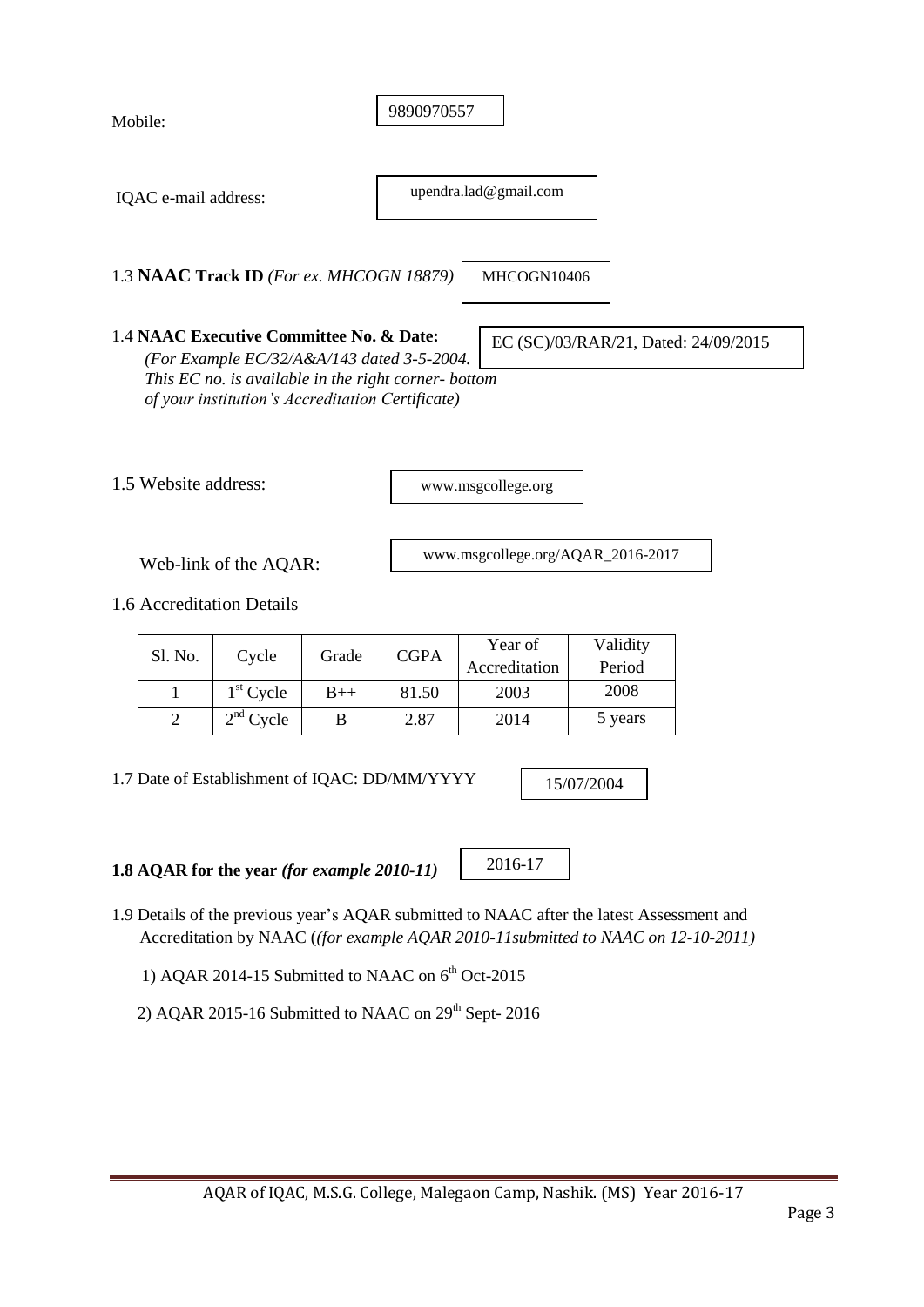| 1.10 Institutional Status |  |
|---------------------------|--|
|---------------------------|--|

| University                                                 | Central<br>Deemed<br><b>State</b><br>Private                                               |
|------------------------------------------------------------|--------------------------------------------------------------------------------------------|
| <b>Affiliated College</b>                                  | Yes<br>N <sub>o</sub>                                                                      |
| <b>Constituent College</b>                                 | Yes<br>$\overline{N_0}$                                                                    |
| Autonomous college of UGC                                  | Yes<br>No                                                                                  |
| Regulatory Agency approved Institution                     | Yes<br>N <sub>o</sub>                                                                      |
| (e.g. UGC)                                                 |                                                                                            |
| Co-education<br>Type of Institution                        | Men<br>Women                                                                               |
| Urban                                                      | Rural<br>Tribal                                                                            |
| <b>Financial Status</b><br>Grant-in-aid                    | UGC 2(f)<br>UGC 12B<br>$\checkmark$                                                        |
|                                                            | <b>Totally Self-financing</b><br>Grant-in-aid + Self Financing<br>$\checkmark$             |
| 1.11 Type of Faculty/Programme                             |                                                                                            |
| Science<br>Arts                                            | PEI (Phys Edu)<br>Commerce<br>Law                                                          |
| $TEI$ (Edu) $\vert$<br>Engineering                         | <b>Health Science</b><br>Management                                                        |
| Others (Specify)                                           | B.C.A                                                                                      |
| 1.12 Name of the Affiliating University (for the Colleges) | Savitribai Phule Pune University, Pune                                                     |
| Autonomy by State/Central Govt. / University               | 1.13 Special status conferred by Central/ State Government-- UGC/CSIR/DST/DBT/ICMR etc: NA |
| University with Potential for Excellence                   | <b>UGC-CPE</b>                                                                             |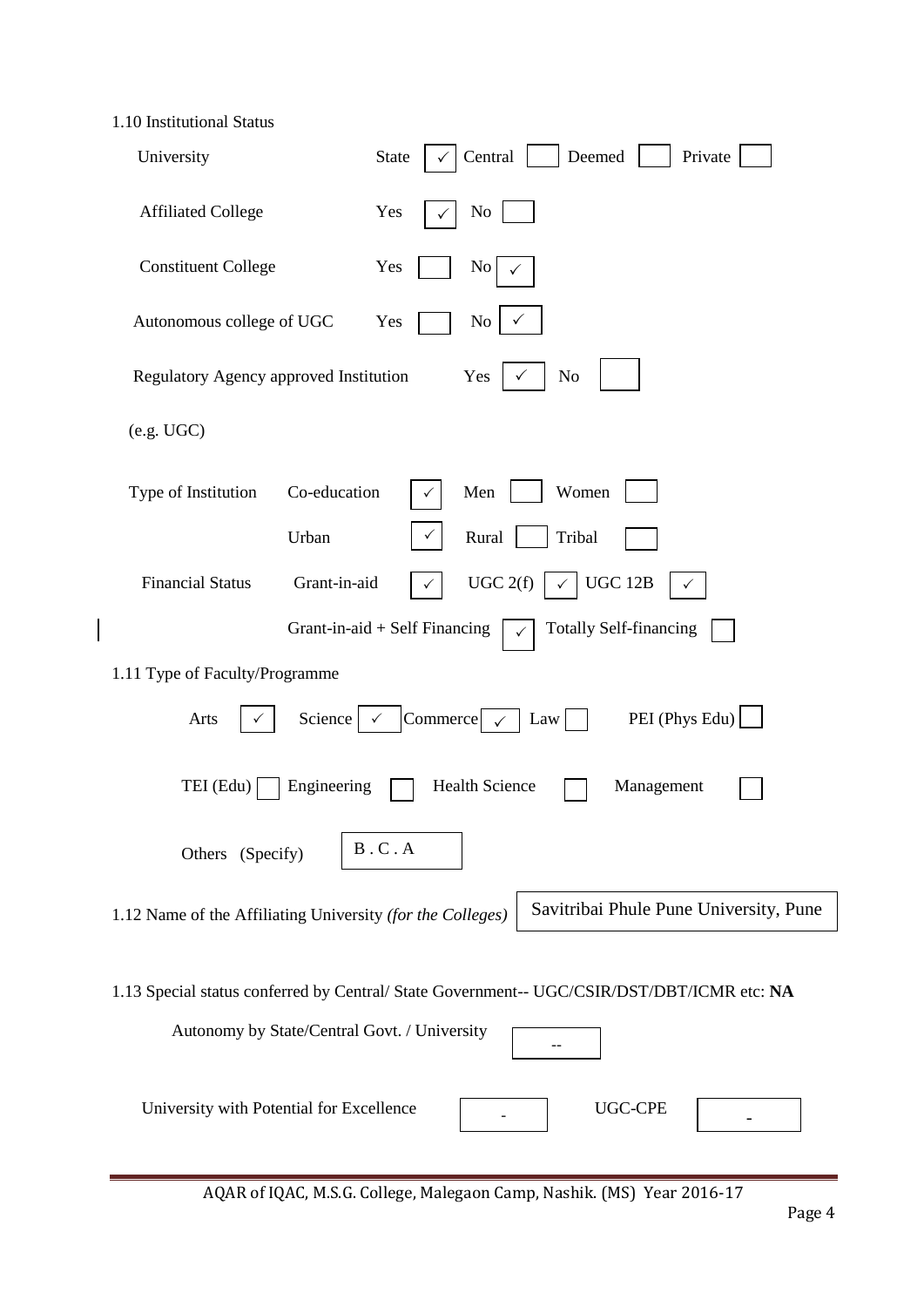| <b>DST Star Scheme</b>                                              |                    | <b>UGC-CE</b>                                              |              |
|---------------------------------------------------------------------|--------------------|------------------------------------------------------------|--------------|
| <b>UGC-Special Assistance Programme</b>                             |                    | <b>DST-FIST</b>                                            | $\checkmark$ |
| <b>UGC-Innovative PG programmes</b>                                 |                    | Any other (Specify)                                        |              |
| <b>UGC-COP Programmes</b><br>2. IQAC Composition and Activities     |                    |                                                            |              |
|                                                                     |                    |                                                            |              |
| 2.1. No. of Teachers                                                | 10                 |                                                            |              |
| 2.2. No. of Administrative/Technical staff                          | 01                 |                                                            |              |
| 2.3. No. of students                                                |                    |                                                            |              |
|                                                                     |                    |                                                            |              |
| 2.4. No. of Management representatives                              | 01                 |                                                            |              |
| 2.5. No. of Alumni                                                  | 01                 |                                                            |              |
| 2. 6. No. of any other stakeholder and<br>Community representatives | 01                 |                                                            |              |
| 2.7. No. of Employers/ Industrialists                               | 01                 |                                                            |              |
| 2.8. No. of other External Experts                                  | 00                 |                                                            |              |
| 2.9. Total No. of members                                           | 15                 |                                                            |              |
| 2.10. No. of IQAC meetings held<br>06                               |                    |                                                            |              |
| 2.11. No. of meetings with various stakeholders:                    | No.                | Faculty                                                    | 02           |
| Non-Teaching Staff Students                                         | Alumni<br>01<br>01 | Others                                                     |              |
| 2.12. Has IQAC received any funding from UGC during the year?       |                    | Yes<br>No                                                  |              |
| If yes, mention the amount                                          |                    | Rs. 3.0 lakh for five years plan period has been utilized. |              |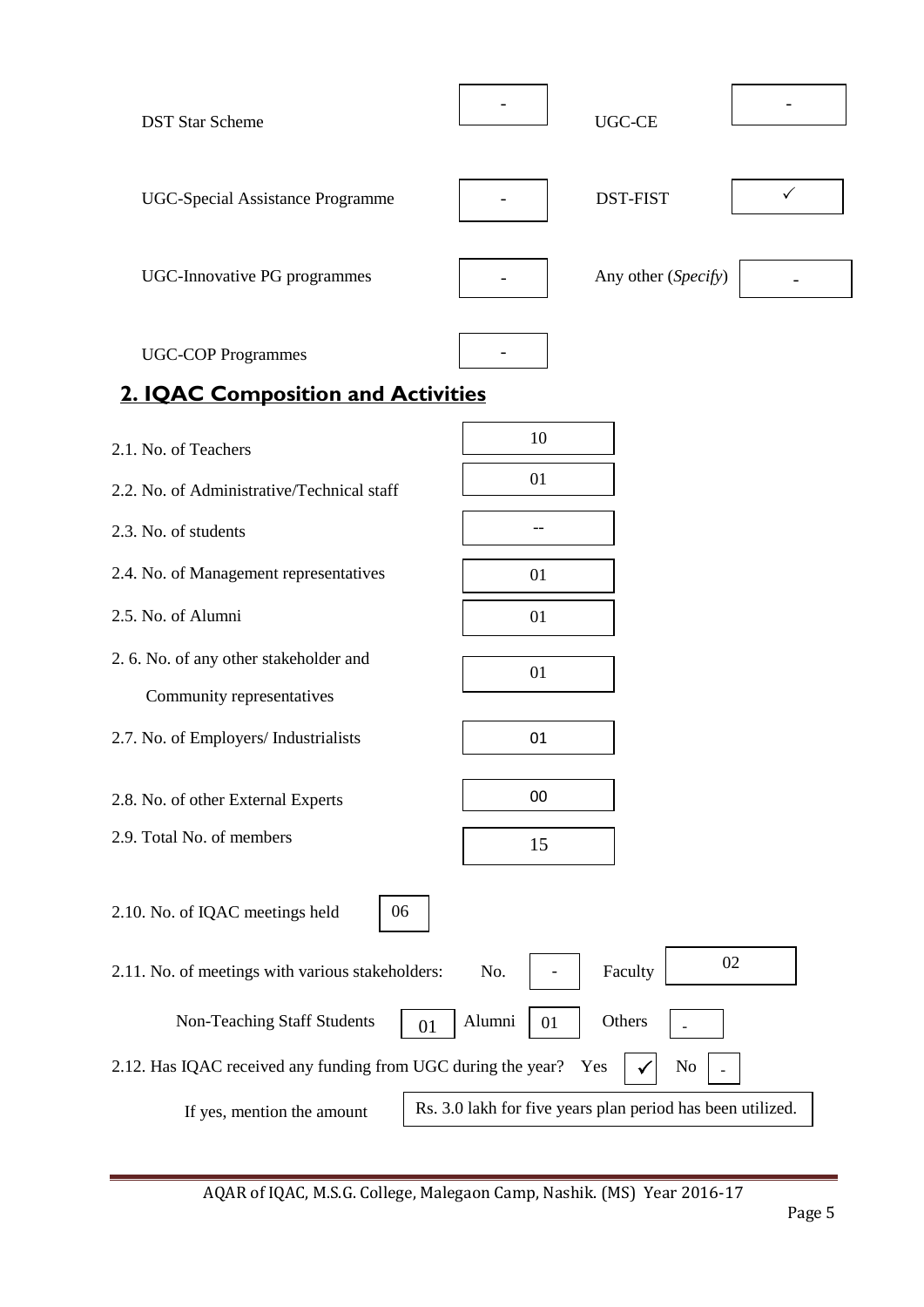#### 2.13. Seminars and Conferences (only quality related)

(i) No. of Seminars/Conferences/Workshops/Symposia organized by the IQAC

| Total Nos.  | <b>Institution Level</b><br>International<br>National $\begin{vmatrix} 1 \end{vmatrix}$<br>2<br>State                                                                                                                                                                    |  |  |  |  |  |  |  |
|-------------|--------------------------------------------------------------------------------------------------------------------------------------------------------------------------------------------------------------------------------------------------------------------------|--|--|--|--|--|--|--|
| (ii) Themes |                                                                                                                                                                                                                                                                          |  |  |  |  |  |  |  |
|             | • International Conference on Pure & Applied Science<br>• National Conference on Language, Literature & Society<br>• State Level Seminar on Entrepreneurship Development : A Roadmap to make in<br>India<br>• State Level Seminar on Impact of 'BREXIT'ON Indian Economy |  |  |  |  |  |  |  |
|             | 2.14. Significant Activities and Contributions made by IQAC                                                                                                                                                                                                              |  |  |  |  |  |  |  |

- IQAC meetings were organized quarterly during the academic year 2016-2017
- Weekly Meetings of Heads of the Department were organized
- Orientation sessions were conducted for the faculty
- Capacity building programmes were regularly conducted for teaching, non-teaching staff and students
- Lectures were organized by various Departments under Quality Improvement Programme offered by the University.
- Placement Camp was organized
- Literary Association: Guest lectures and programmes were organized by Department of Marathi and English.
- Under the banner of Social Welfare Development, **4**-schemes were undertaken:
	- (i) Earn while learn scheme
	- (ii) Special guidance scheme
	- (iii) Organized Coaching Classes for entry in Civil Services, NET/SET and Remedial Coaching for SC/ST/ OBC and Minority Community students
- Field visits/Industrial visits have also been organised by the Departments of Science and Commerce
- **60** Candidates have been selected for various jobs under Career Guidance and Placement Cell
- Organized alumni meet. Celebrated Jagtik Marathi Din by Alumni and organized various competitions.
- Organized Stat. Quiz competition in collaboration with S. P. Pune University, 02 students were awarded 1st prize
- Celebrated worlds Yoga Day on 21<sup>st</sup> June 2016
- Organized quiz competition PEC-2016 by the departments Physics, Electronics & Computer Science
- Organized state level debate competition in 05 languages (Urdu, Marathi, English, Hindi, *Ahirani)*
- Organized MGV festival at the regional level.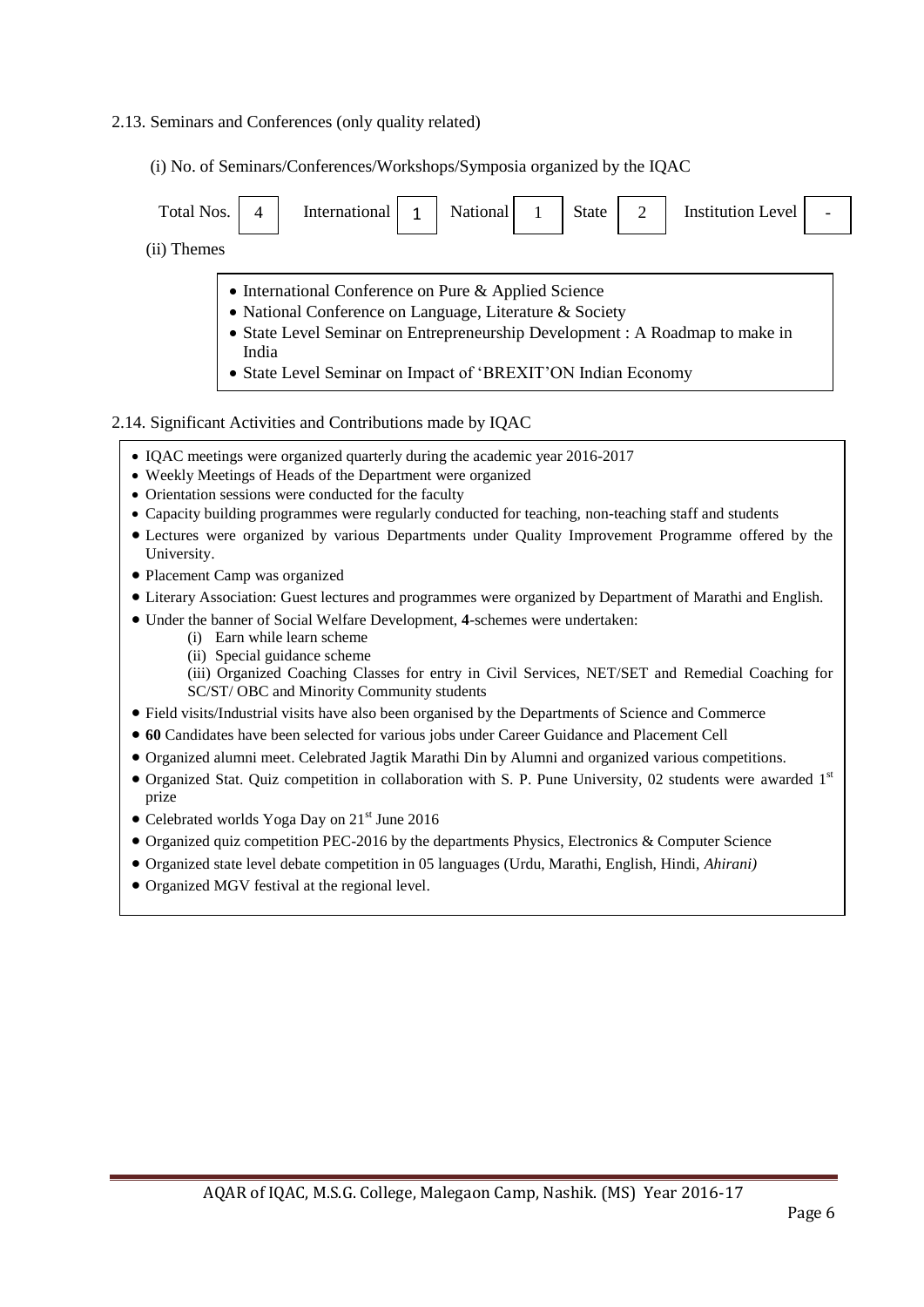#### **2.15. Plan of Action by IQAC/Outcome:-**

 The plan of action chalked out by the IQAC in the beginning of the year towards quality enhancement and the outcome achieved by the end of the year

| <b>Plan of Action</b>                                  | <b>Outcome</b>                                                                                                                          |
|--------------------------------------------------------|-----------------------------------------------------------------------------------------------------------------------------------------|
| To ensure participation of                             | The faculty members have participated in syllabus restructuring workshops<br>$\bullet$                                                  |
| teachers in the UG and PG                              | The faculty members have participated in syllabus framing committee<br>$\bullet$                                                        |
| curriculum restructuring                               |                                                                                                                                         |
| To prepare teaching plan                               | Teaching plans were prepared and implemented by all faculty members.<br>$\bullet$                                                       |
|                                                        | Prepared Academic Calender at the beginning of the academic year                                                                        |
|                                                        | Various Academic Committees were formed to execute different curricular &                                                               |
|                                                        | Extracurricular activities                                                                                                              |
| To organize lecture series                             | • Lecture series were organized by various Departments                                                                                  |
|                                                        | • Organized lecture on Value Based Education, (Goal setting), Girls Personality                                                         |
|                                                        | Development, and Responsibility of Students Representative etc.                                                                         |
|                                                        | • Lecture series was organised on population day and Ozone Day                                                                          |
|                                                        | Organized two days self defence programme for the girls<br>$\bullet$                                                                    |
|                                                        | • Lecture series was organised on Entrepreneurship, Women Empowerment                                                                   |
|                                                        | Dept. of commerce organized lecture series.<br>$\bullet$                                                                                |
| To provide an orientation                              | The Orientation programmes were organized under Literacy Association, Students<br>$\bullet$                                             |
| programme/Seminars/work-                               | Welfare Dept, Science Association, and Commerce Association                                                                             |
| shops Conference on new                                | Special Guidance Scheme: Special Lectures were conducted for FYBA/B.Sc./B.<br>$\bullet$                                                 |
| developments for students                              | Com. Students.                                                                                                                          |
|                                                        | • Organized workshop for University Representatives                                                                                     |
|                                                        | • Coaching classes for entry in services for SC/ST/OBC and Minority community                                                           |
|                                                        | students                                                                                                                                |
|                                                        | • NET/SET Coaching classes for SC/ST/ OBC and Minority community students.                                                              |
| To carry out student project                           | • A project has been assigned to the students of S. Y. B.A. / B. Sc. / B.Com in the                                                     |
|                                                        | course A Course in Environmental Awareness'                                                                                             |
|                                                        | • The project work has been assigned to the third year students of Physics, Economies,                                                  |
|                                                        | and Psychology etc.                                                                                                                     |
|                                                        | • The project work has been assigned to the students of S.Y.B. Sc statistics on real life                                               |
| To continue field visits/tours                         | data and its analysis using statistical tools.<br>· Dept. of Geography, Dept. of Botany, Physics, Electronics, Chemistry and Zoology    |
|                                                        | have arranged the educational tour for the S.Y.B.A / B. Sc, and T.Y.B.A                                                                 |
|                                                        |                                                                                                                                         |
| To strengthen academic                                 | • Daily record of the teaching was maintained                                                                                           |
| and administrative                                     | • Used innovative methods of teaching-learning and evaluation                                                                           |
| performance of College                                 | • E-learning resources such as Audio and Video Lectures and PPTs, Web resources,                                                        |
|                                                        | Screen based movies have been used                                                                                                      |
|                                                        | • Feedback from students on curriculum, teaching, learning and evaluation has been                                                      |
|                                                        | obtained                                                                                                                                |
|                                                        | The process of Admission, Examination and Scholarship was made online                                                                   |
|                                                        | • New PG programms have been introduced in Physics, Mathematics, Psychology $\&$                                                        |
|                                                        | History as per the need of the students                                                                                                 |
| <b>To Promote Research</b>                             | • Sessions and Projects were devised to improve and enhance research potential and                                                      |
| <b>Climate in the institution</b>                      | initiate quality assessment standards.                                                                                                  |
|                                                        | • Regular meetings of Research Committee were conducted to review the progress of                                                       |
|                                                        | research activities.                                                                                                                    |
|                                                        | • Organized workshop for Teachers & students for AVISHKAR Research competition                                                          |
|                                                        | funded by the BCUD (Pune University)                                                                                                    |
| <b>To Conduct periodical</b><br>departmental meetings. | Weekly departmental meeting have been conducted. Reports of these departmental<br>$\bullet$<br>meeting were submitted to the Management |
|                                                        |                                                                                                                                         |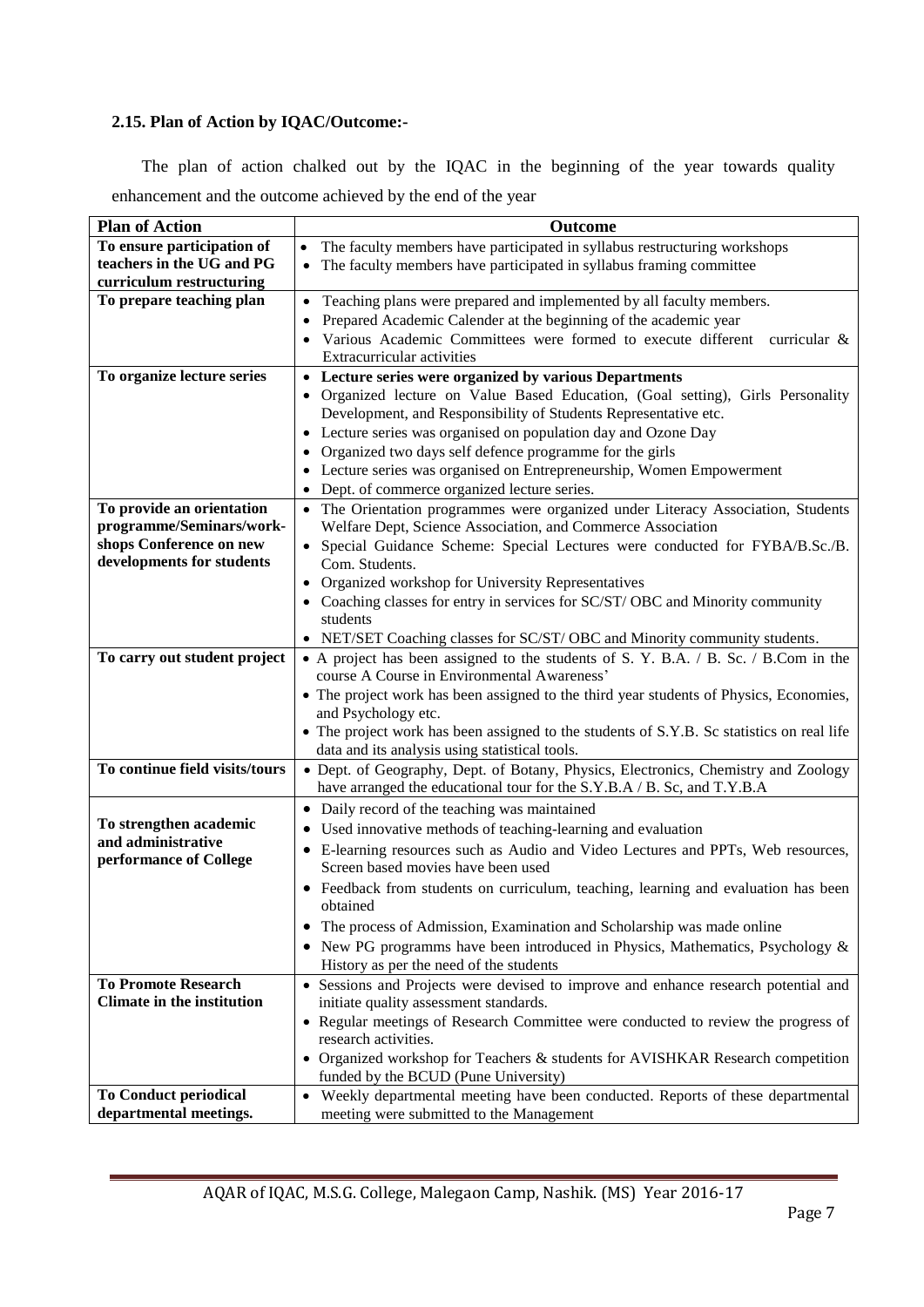| 2.15 Whether the AQAR was placed in statutory body Yes $\vert \sqrt{\vert}$ No |                                                                                          |  |
|--------------------------------------------------------------------------------|------------------------------------------------------------------------------------------|--|
|                                                                                | Management $\vert \checkmark \vert$ Syndicate $\vert \vert$ Any other body $\vert \vert$ |  |
|                                                                                | Provide the details of the action taken                                                  |  |

 $\bullet$ 

Part – B The proposed AQAR has been discussed in the meeting and approved. The management suggested Use of ICT in teaching and learning be increased More faculty should apply for Major and Minor Research Projects to UGC/BCUD More faculty should apply for Research publications in International and National journals More extension activities should be exercised by NSS & NCC  $\mathbf{r}$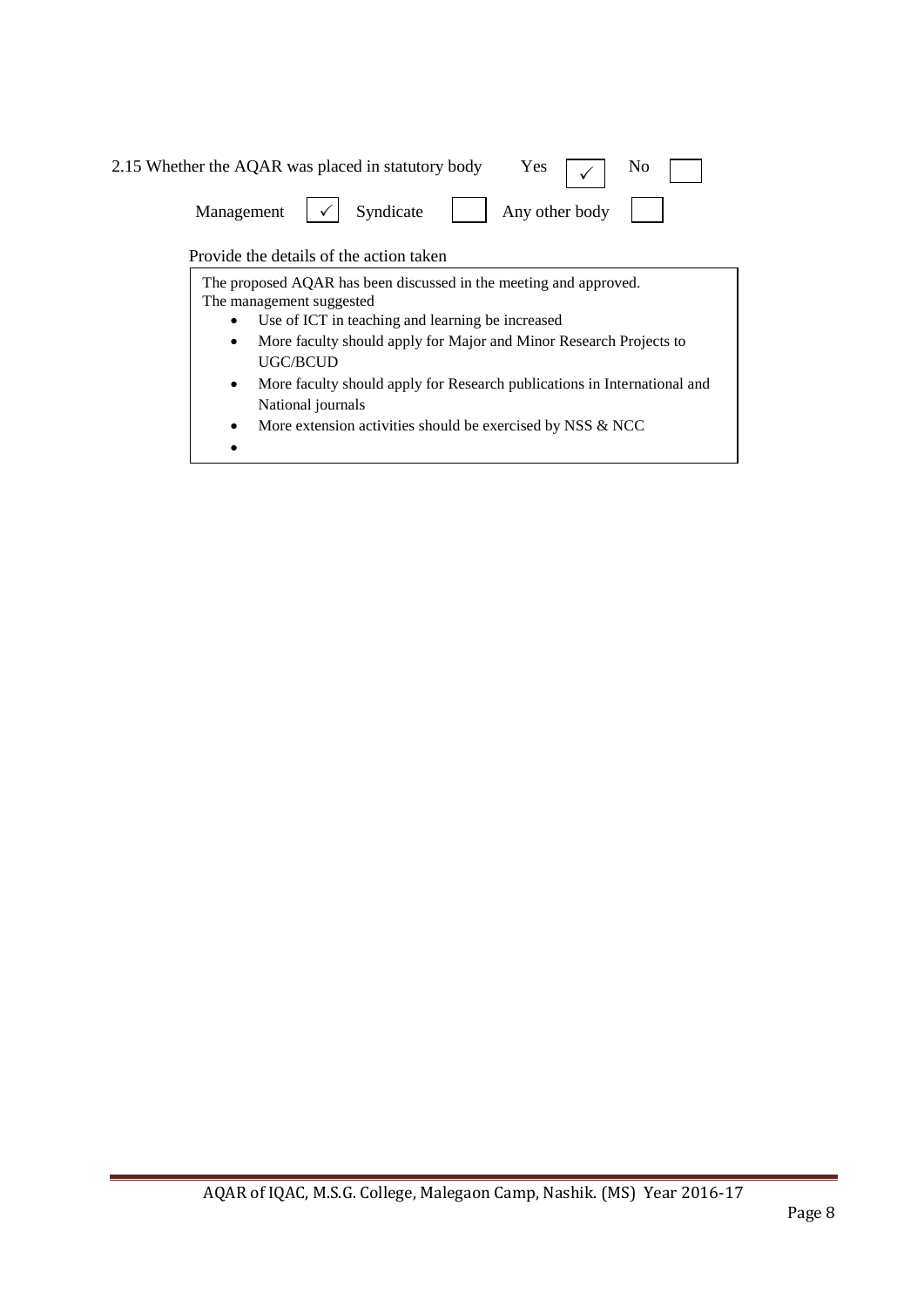## **Criterion – I 1. Curricular Aspects**

1.1. Details about Academic Programmes

| Level of the<br><b>Programme</b> | Number of<br>existing<br><b>Programmes</b> | Number of<br>Number of<br>programmes<br>self-financing<br>added during the<br>programmes<br>year |                 | Number of value<br>added / Career<br><b>Oriented</b><br>programmes |
|----------------------------------|--------------------------------------------|--------------------------------------------------------------------------------------------------|-----------------|--------------------------------------------------------------------|
| PhD                              | 05                                         | Nil                                                                                              | N <sub>il</sub> | Nil                                                                |
| PG                               | 13                                         | 04                                                                                               | $08 + 04$       | Nil.                                                               |
| <b>UG</b>                        | 19                                         | Nil                                                                                              | 02              | Nil                                                                |
| PG Diploma                       | $00\,$                                     | Nil                                                                                              | N <sub>il</sub> | Nil.                                                               |
| <b>Advanced Diploma</b>          | 00                                         | Nil                                                                                              | Nil             | <b>Nil</b>                                                         |
| Diploma                          | $00\,$                                     | Nil                                                                                              | Nil             | Nil.                                                               |
| Certificate                      | 00                                         | Nil                                                                                              | Nil             | Nil                                                                |
| <b>Others</b>                    | 00 <sup>1</sup>                            | 02 (Applied)                                                                                     | Nil             | Nil.                                                               |
| <b>Total</b>                     | 37                                         | 04                                                                                               | 14              |                                                                    |
| Interdisciplinary                | 01                                         |                                                                                                  |                 |                                                                    |
| Innovative                       | 00                                         |                                                                                                  |                 |                                                                    |

- 1.2. (i) Flexibility of the Curriculum: CBCS/Core/Elective option / Open options: Yes
	- Choice Based Credit System (CBCS) has been introduced at PG level.
	- Optional courses at Final year of B.Sc.
	- Options are available at First Year
	- Science students can seek admission to the Arts & Commerce Stream Flexibility
	- Commerce Students may seek admission to the Arts stream
	- A graduate in B.Sc. may seek admission in M.A.
	- B.A. of any subject may seek admission to any subject of M.A.
	- (ii) Pattern of programmes:

|                                                     | <b>Pattern</b>      | <b>Number of programmes</b> |                                |
|-----------------------------------------------------|---------------------|-----------------------------|--------------------------------|
|                                                     | Semester            | 25                          |                                |
|                                                     | Tri-semester        | 00                          |                                |
|                                                     | Annual              | 10                          |                                |
| 1.3. Feedback from stakeholders<br>(On all aspects) | Alumni $\checkmark$ | Employers<br>Parents        | Students                       |
| Mode of feedback                                    | Online<br>÷         | Manual                      | Co-operating schools (for PEI) |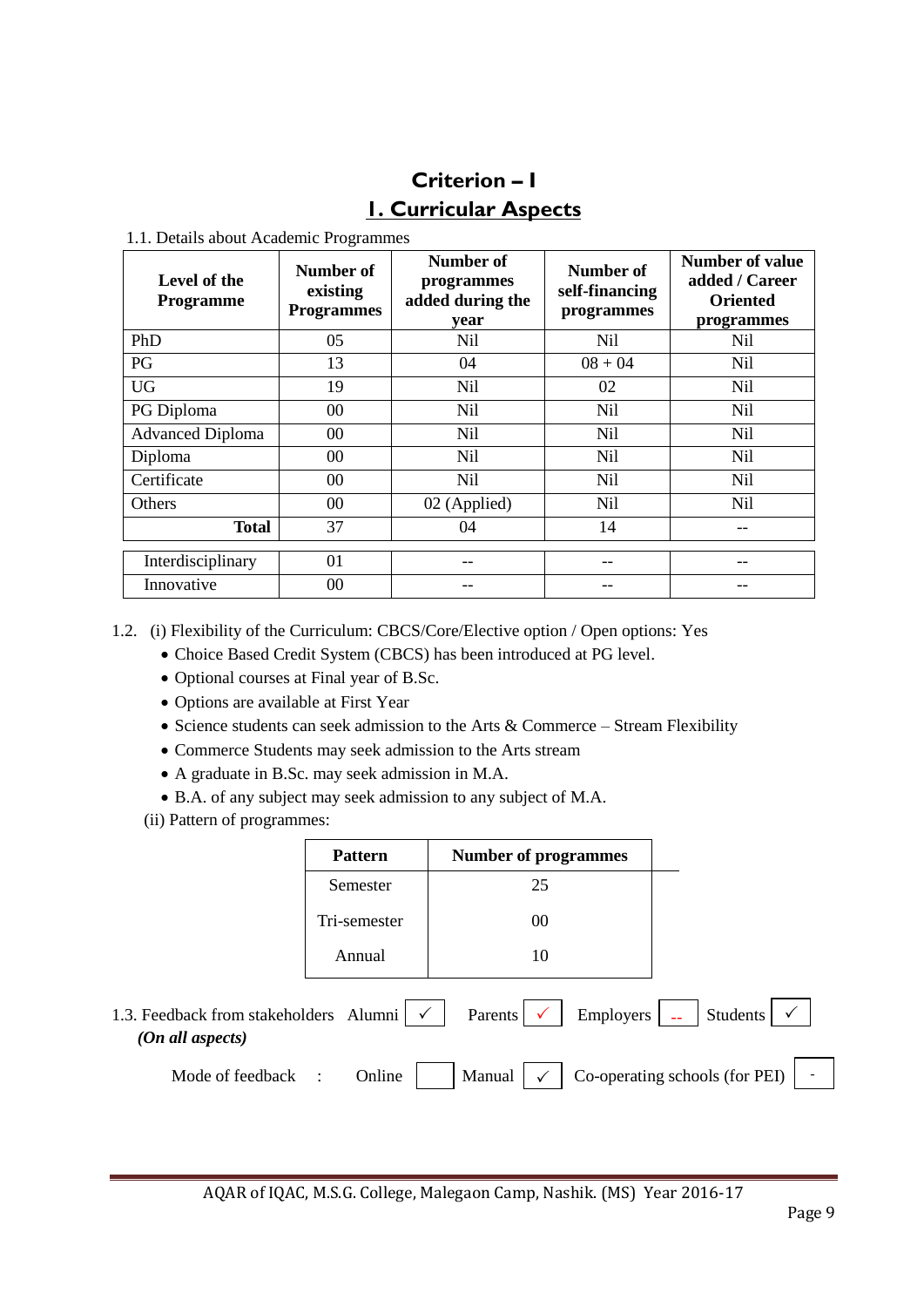1.4. Whether there is any revision/update of regulation or syllabi, if yes, mention their salient aspects.

Yes

 The affiliating University revises the syllabi after every three year for Arts & Commerce, five years for Science.

1.5. Any new Department/Centre introduced during the year. If yes, give details.

### **Criterion – II**

| 2. Teaching, Learning and Evaluation |       |  |                                                               |    |  |  |  |  |
|--------------------------------------|-------|--|---------------------------------------------------------------|----|--|--|--|--|
| 2.1. Total No. of                    | Total |  | Asst. Professors   Associate Professors   Professors   Others |    |  |  |  |  |
| permanent faculty                    | 90    |  | 36                                                            | 03 |  |  |  |  |

45

2.2. No. of permanent faculty with Ph.D.

2.3. No. of Faculty Positions Recruited (R) and Vacant (V) during the year

| Associate<br>Asst. |  |            | Others<br>Professors |    | Total |    |    |    |  |  |
|--------------------|--|------------|----------------------|----|-------|----|----|----|--|--|
| Professors         |  | Professors |                      |    |       |    |    |    |  |  |
|                    |  |            |                      |    |       |    |    |    |  |  |
| 03                 |  | --         | --                   | -- | --    | -- | -- | U3 |  |  |

No

2.4. No. of Guest and Visiting faculty and Temporary faculty

2.5. Faculty participation in conferences and symposia:

| No. of Faculty          | International level | National level | State level |
|-------------------------|---------------------|----------------|-------------|
| Attended                |                     |                |             |
| Presented papers        | 26                  | 36             |             |
| <b>Resource Persons</b> |                     |                |             |

2.6. Innovative processes adopted by the institution in Teaching and Learning:

- Demonstration using models and field visits
- Experiential learning to reinforce the fundamentals of the subject
- $\triangleright$  Simulations
- $\triangleright$  Power point presentation
- $\triangleright$  Projects, Seminar/oral for the students
- E-learning resources such as Audio and Video Lectures and PPTs, Web resources, Screen based movies
- Activity Based Teaching Learning
- 2.7. Total No. of actual teaching days During this academic year

214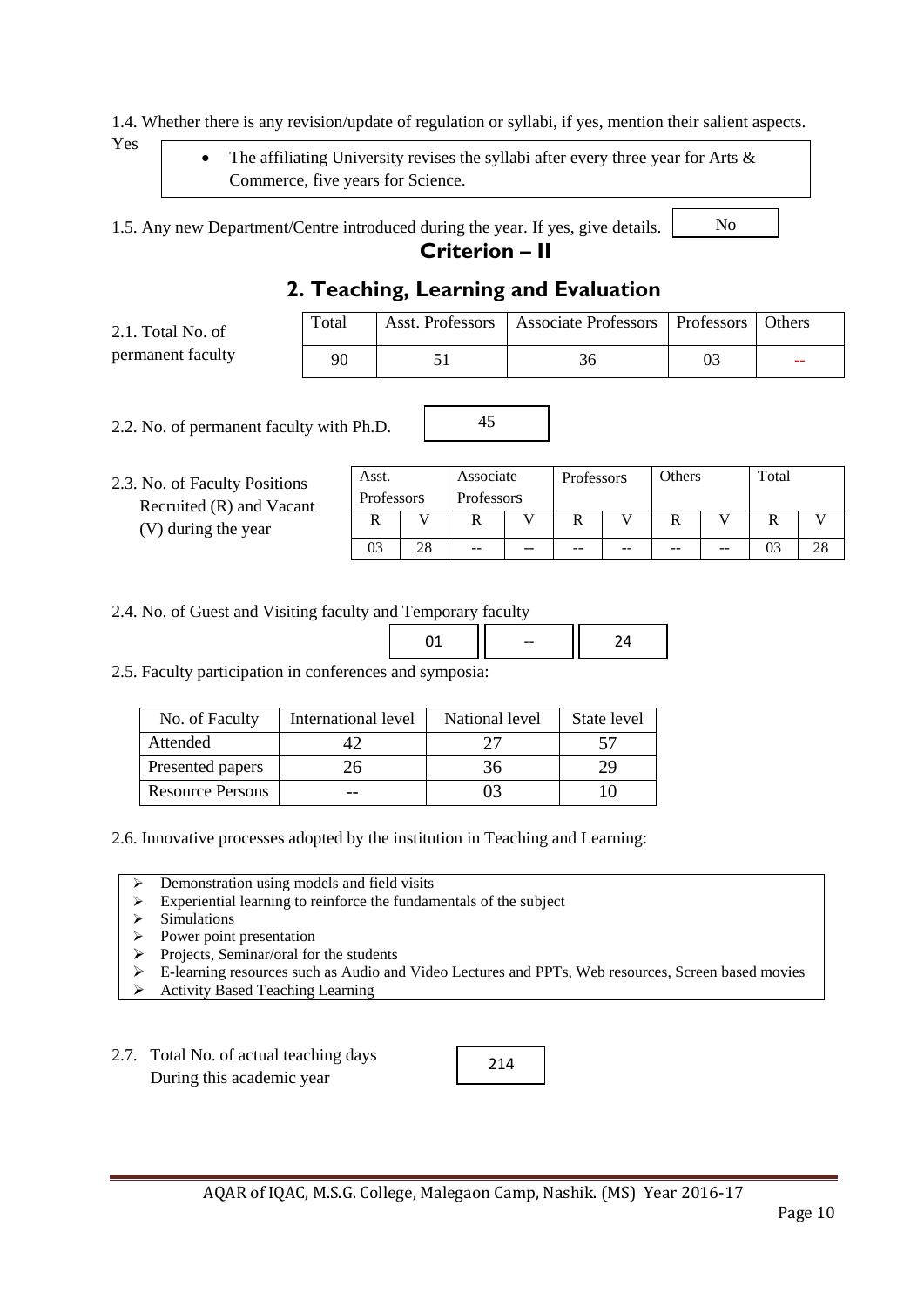- 2.8. Examination/ Evaluation Reforms initiated by the Institution (for example: Open Book Examination, Bar Coding, Double Valuation, Photocopy, and Online Multiple Choice Questions)
	- Bar Coding, Photocopy, Moderation, and MCQ for internal assessment examination.

84. 64

- For PG programmes seminars, tutorials, group discussions and projects etc.
- 2.9. No. of faculty members involved in curriculum restructuring/ Revision/syllabus development as member of Board of Study/ Faculty/Curriculum Development workshop



- 2.10. Average percentage of attendance of students
- 2.11. Course/Programme wise distribution of pass percentage:

| Title of the<br><b>Programme</b> | Total no. of<br>students | <b>Division</b>    |    |              |    |          |  |  |  |
|----------------------------------|--------------------------|--------------------|----|--------------|----|----------|--|--|--|
|                                  | appeared                 | <b>Distinction</b> | I  | $\mathbf{H}$ | Ш  | Pass $%$ |  |  |  |
| <b>BA</b>                        | 346                      | 27                 | 61 | 101          | 88 | 80.05    |  |  |  |
| <b>B.Com</b>                     | 189                      | 10                 | 25 | 52           | 06 | 49.20    |  |  |  |
| B.Sc.                            | 230                      | 24                 | 28 | 31           | 16 | 43.04    |  |  |  |
| B.Sc.(Computer)                  | 68                       | 00                 | 15 | 10           | 12 | 54.41    |  |  |  |
| <b>BCA</b>                       | 24                       | 00                 | 03 | 07           | 03 | 54.16    |  |  |  |
| M.A                              | 189                      | 50                 | 74 | 49           | 05 | 94.18    |  |  |  |
| M.Com                            | 71                       | 08                 | 33 | 18           | 00 | 83.09    |  |  |  |
| M.Sc.                            | 59                       | 07                 | 26 | 06           | 00 | 66.10    |  |  |  |
| M.Sc.(Computer)                  | 18                       | 02                 | 15 | 00           | 00 | 94.44    |  |  |  |

2.12. How does IQAC Contribute/Monitor/Evaluate the Teaching & Learning processes:

- Prepared academic calendar. Conduct evaluation of teaching and learning process. Help teacher to improve their teaching and learning methodology.
- Daily teaching record of the teacher is maintained
- Lectures are supplemented by assignments, seminars and practical
- Rigorous review of the functioning of the various departments of the College is a part of quality enhancement/sustenance measures such as:

Periodical review of the teaching-learning process with the help of HOD.

Feedback from students on curriculum, teaching, learning and evaluation.

- Yearly evaluation of teaching activities, extension activities and research through Self Aappraisal, Academic Performance Indicator (API)
- Established the Exam Committee, Feedback committee for the effective execution of teachinglearning and evaluation.
- Continuous Evaluation through Tests, Tutorials, Seminars, Assignments, projects on real life data ,Internal Examinations, Viva voce and regular monitoring of attendance.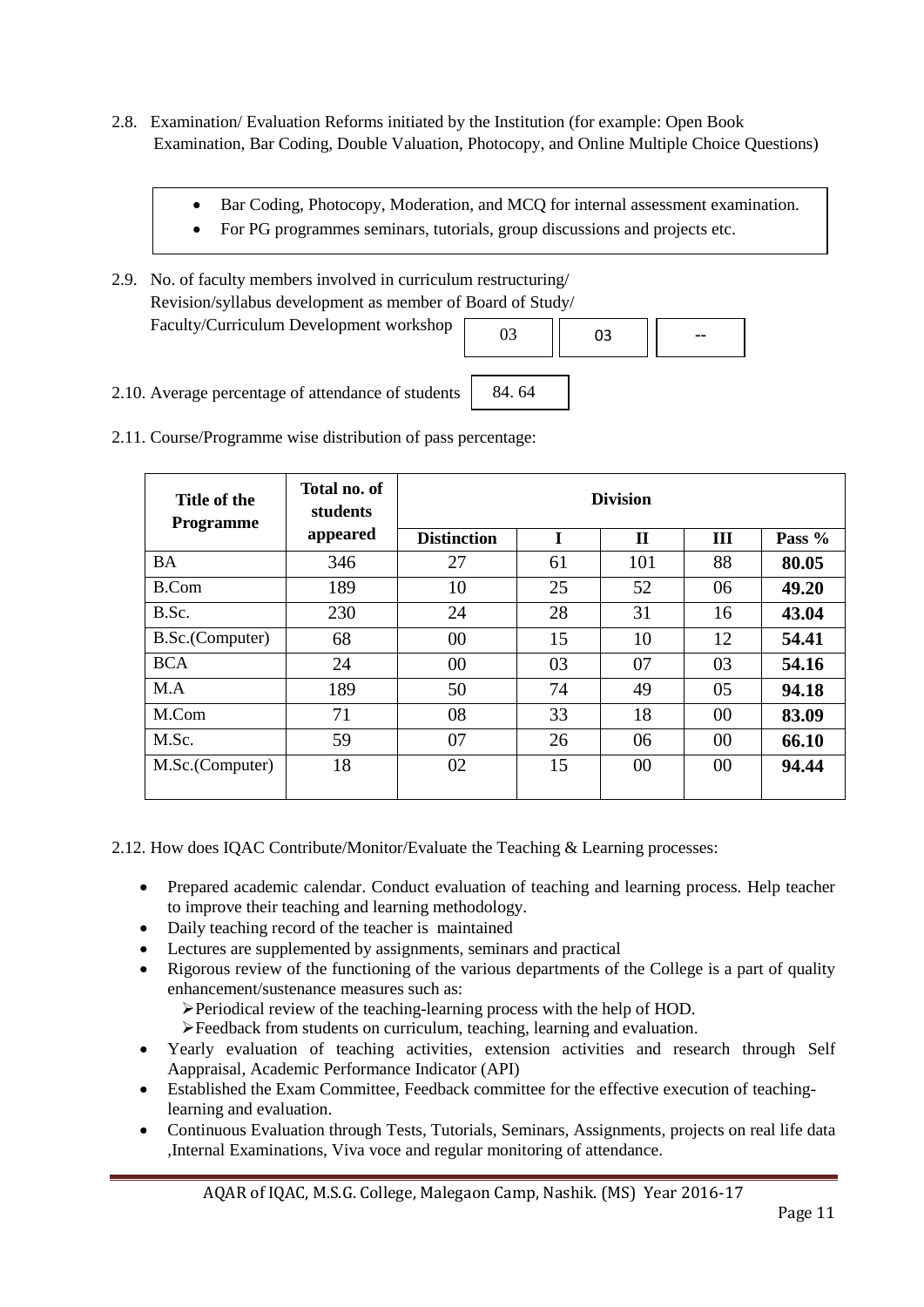- Emphasis is given to make extensive use of ICT based teaching & Learning
- Field visits are arranged by the various departments

2.13. Initiatives undertaken towards faculty development

| <b>Faculty / Staff Development Programs</b>    | <b>Number of faculty</b><br>benefitted |
|------------------------------------------------|----------------------------------------|
| Orientation programs                           | 03                                     |
| Refresher courses                              | 04                                     |
| UGC – Faculty Improvement Programs             | 01                                     |
| HRD programs                                   |                                        |
| Faculty exchange programs                      |                                        |
| Staff training conducted by the university     |                                        |
| Staff training conducted by other institutions |                                        |
| Summer / Winter schools, Workshops, etc.       |                                        |
| <b>Short Term Course</b>                       |                                        |

2.14 Details of Administrative and Technical staff

| Category                                                                 | Number of<br><b>Permanent</b><br><b>Employees</b> | Number of<br>Vacant<br><b>Positions</b> | Number of<br>permanent<br>positions filled<br>during the Year | Number of<br>positions filled<br>temporarily |  |
|--------------------------------------------------------------------------|---------------------------------------------------|-----------------------------------------|---------------------------------------------------------------|----------------------------------------------|--|
| <b>Faculty Members</b><br><b>Technical Staff/Support</b><br><b>Staff</b> | 90<br>61                                          | 28<br>25                                | 03<br>00                                                      | 24<br>00                                     |  |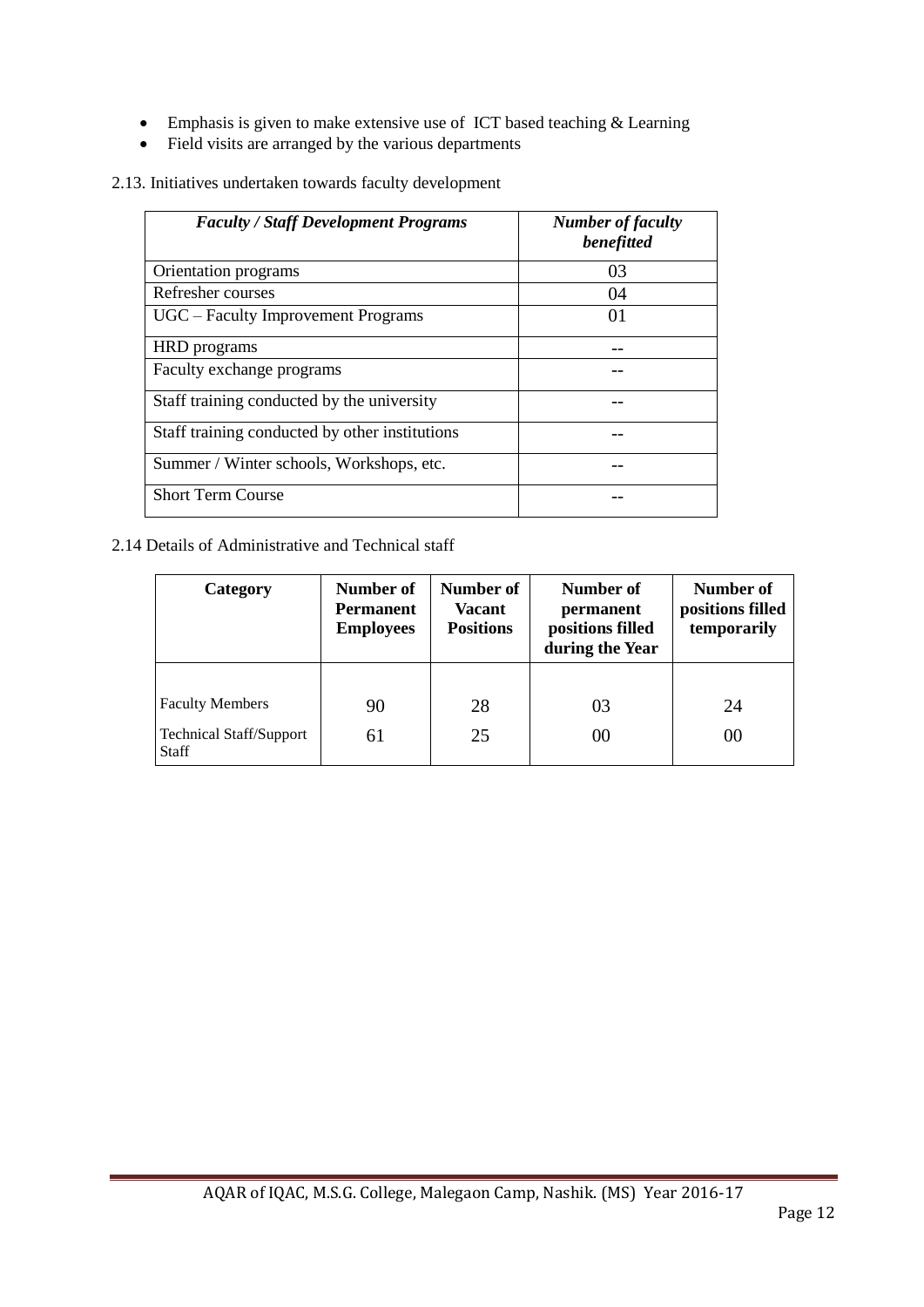## **Criterion – III**

## **3. Research, Consultancy and Extension**

3.1 Initiatives of the IQAC in Sensitizing/Promoting Research Climate in the institution

- Academic Research Committee has been formed
- Committee motivates the faculty to undertake MRP and doing M.Phil. & Ph.D.
- Committee motivates the faculty to present the research papers in National / International Conference and publish research papers in reputed Journals.
- To encourage the students for participation in *"Avishkar***"** Innovative Project Competition conducted by S. P. Pune University.

#### 3.2. Details regarding major projects

|                     | Completed<br>Ongoing |       | Sanctioned | Submitted |  |
|---------------------|----------------------|-------|------------|-----------|--|
| Number              | $- -$                | $- -$ | $- -$      | $- -$     |  |
| Outlay in Rs. Lakhs | $- -$                | $- -$ | $- -$      | $- -$     |  |

3.3. Details regarding minor projects

|                     | Completed   |                    | Sanctioned        | Submitted |
|---------------------|-------------|--------------------|-------------------|-----------|
| Number              | $02$ (BCUD) | $4(UGC) + 3(BCUD)$ | $1(UGC)+02(BCUD)$ | 03( BCUD) |
| Outlay in Rs. Lakhs | 2.40        | 12.75              | 6.10              |           |

3.4. Details on research publications

|                          | International | National   | Others |
|--------------------------|---------------|------------|--------|
| Peer Review Journals     | $44* + 18$    | $08* + 02$ |        |
| Non-Peer Review Journals | O I           |            |        |
| e-Journals               |               |            | --     |
| Conference proceedings   |               |            |        |
| Chapters in Books        |               |            | --     |

(\* indicates sole author)

3.5. Details on Impact factor of publications

| Range | - | verage | . . | h-index | - | Nos. in SCOPUS |  |
|-------|---|--------|-----|---------|---|----------------|--|
|-------|---|--------|-----|---------|---|----------------|--|

#### 3.6. Research funds sanctioned and received from various funding agencies, industry and other Organizations.

| Nature of the Project             | Duration | Name of the             | Total grant | Received |
|-----------------------------------|----------|-------------------------|-------------|----------|
|                                   | Year     | funding Agency          | Sanctioned  |          |
| Major projects                    |          |                         |             |          |
| Minor Projects                    | 2 years  | $UGC(01) +$<br>BCUD(02) | 6.1 lacs    |          |
| <b>Interdisciplinary Projects</b> |          |                         |             |          |
| Industry sponsored                |          |                         |             |          |
| Projects sponsored by the         |          |                         |             |          |
| University/College                |          |                         |             |          |
| Any other (Specify)               |          |                         |             |          |
| <b>Total</b>                      |          | 03 Projects             | 6.1 lacs    |          |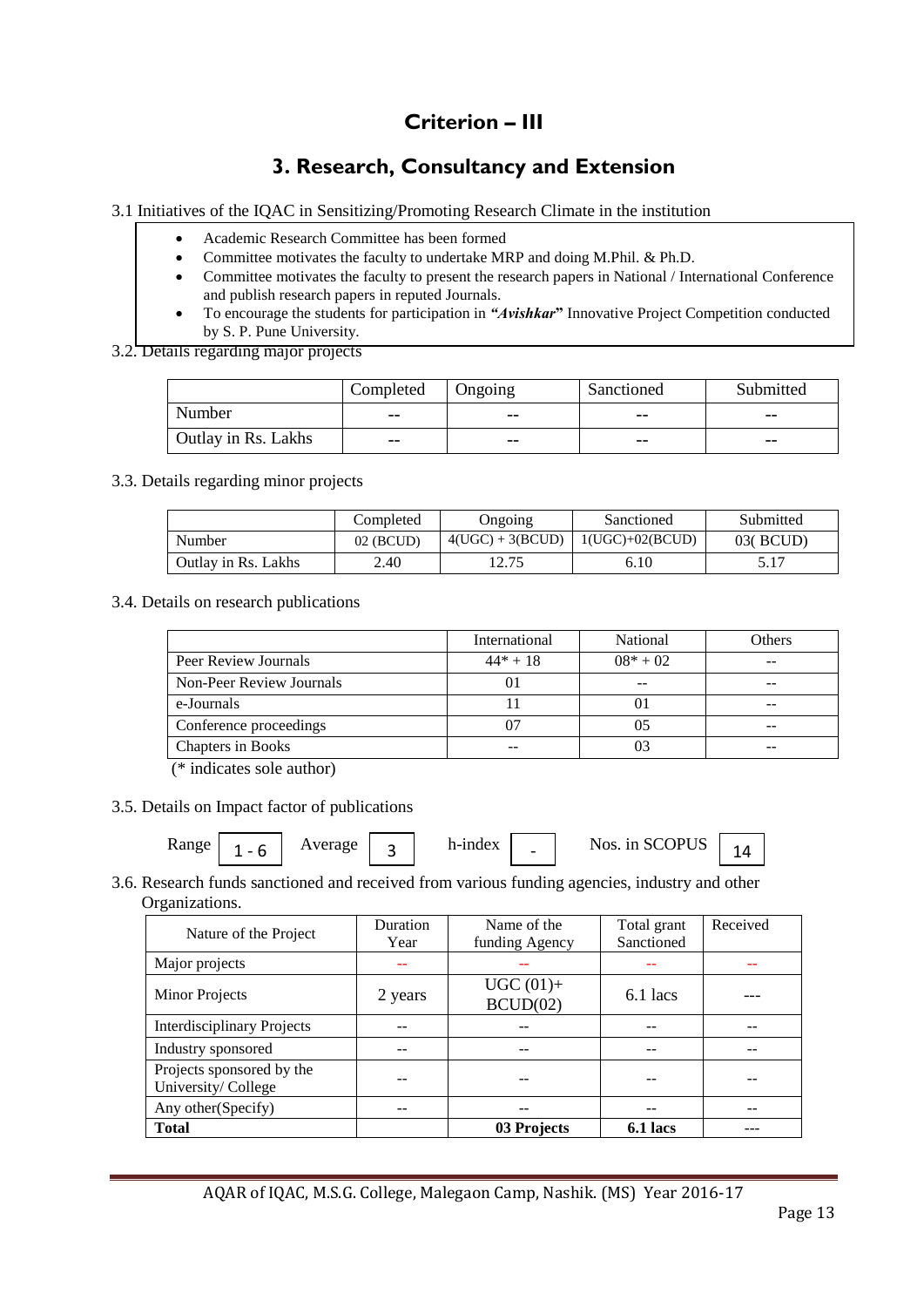|                             | 3.7. No. of books published i) With ISBN No.                              |                 | 11           |  | <b>Chapters in Edited Books</b>       |                        |           | 16   |
|-----------------------------|---------------------------------------------------------------------------|-----------------|--------------|--|---------------------------------------|------------------------|-----------|------|
| ii) Without ISBN No.        |                                                                           |                 |              |  |                                       |                        |           |      |
|                             | 3.8. No. of University Departments receiving funds from                   |                 |              |  |                                       |                        |           |      |
|                             | UGC-SAP                                                                   |                 | CAS          |  |                                       | <b>DST-FIST</b>        |           |      |
|                             | <b>DPE</b>                                                                |                 |              |  | <b>DBT</b> Scheme/funds               |                        |           |      |
|                             |                                                                           |                 |              |  |                                       |                        |           |      |
| 3.9. For colleges           | Autonomy                                                                  |                 | <b>CPE</b>   |  |                                       | <b>DBT</b> Star Scheme |           |      |
|                             | <b>INSPIRE</b>                                                            |                 | <b>CE</b>    |  |                                       | Any Other (specify)    |           |      |
|                             | (*proposal of Rs. 80 lacs has been sanctioned under DST-FIST Scheme)      |                 |              |  |                                       |                        |           | DST* |
|                             |                                                                           |                 |              |  |                                       |                        |           |      |
|                             | 3.10. Revenue generated through consultancy                               |                 |              |  |                                       |                        |           |      |
|                             | 3.11. No. of conferences organized by the Institution                     |                 |              |  |                                       |                        |           |      |
|                             |                                                                           |                 |              |  |                                       |                        |           |      |
| Level                       | <b>International</b>                                                      | <b>National</b> | <b>State</b> |  | University                            | <b>College</b>         |           |      |
| Number                      | 01                                                                        | 01              | 02           |  | $00\,$                                |                        |           |      |
| Sponsoring                  | BCUD,                                                                     | BCUD,           | BCUD,        |  |                                       |                        |           |      |
| agencies                    | S. P. Pune                                                                | S. P. Pune      | S. P. Pune   |  |                                       |                        |           |      |
|                             | University                                                                | University      | University   |  |                                       |                        |           |      |
|                             | 3.12. No. of faculty served as experts, chairpersons or resource persons: |                 |              |  |                                       | 13                     |           |      |
| 3.13. No. of collaborations |                                                                           | International   |              |  | National                              |                        | Any other | ۰.   |
|                             | 3.14. No. of linkages created during this year                            |                 |              |  |                                       |                        |           |      |
|                             | 3.15. Total budget for research for current year in lakhs:                |                 |              |  |                                       |                        |           |      |
| From funding agency         | <b>UGC</b>                                                                |                 |              |  | From Management of University/College |                        | --        |      |
| Total                       | 6.1 lacs                                                                  |                 |              |  |                                       |                        |           |      |
|                             | 3.16. No. of patents received this year                                   |                 |              |  |                                       |                        |           |      |
|                             |                                                                           |                 |              |  |                                       |                        |           |      |
|                             | Type of Patent                                                            |                 | Applied      |  | Number<br>--                          |                        |           |      |
|                             | National                                                                  |                 | Granted      |  | --                                    |                        |           |      |
|                             | International                                                             |                 | Applied      |  | --                                    |                        |           |      |
|                             |                                                                           |                 | Granted      |  | --                                    |                        |           |      |
|                             | Commercialised                                                            |                 | Applied      |  | --                                    |                        |           |      |
|                             |                                                                           |                 | Granted      |  | --                                    |                        |           |      |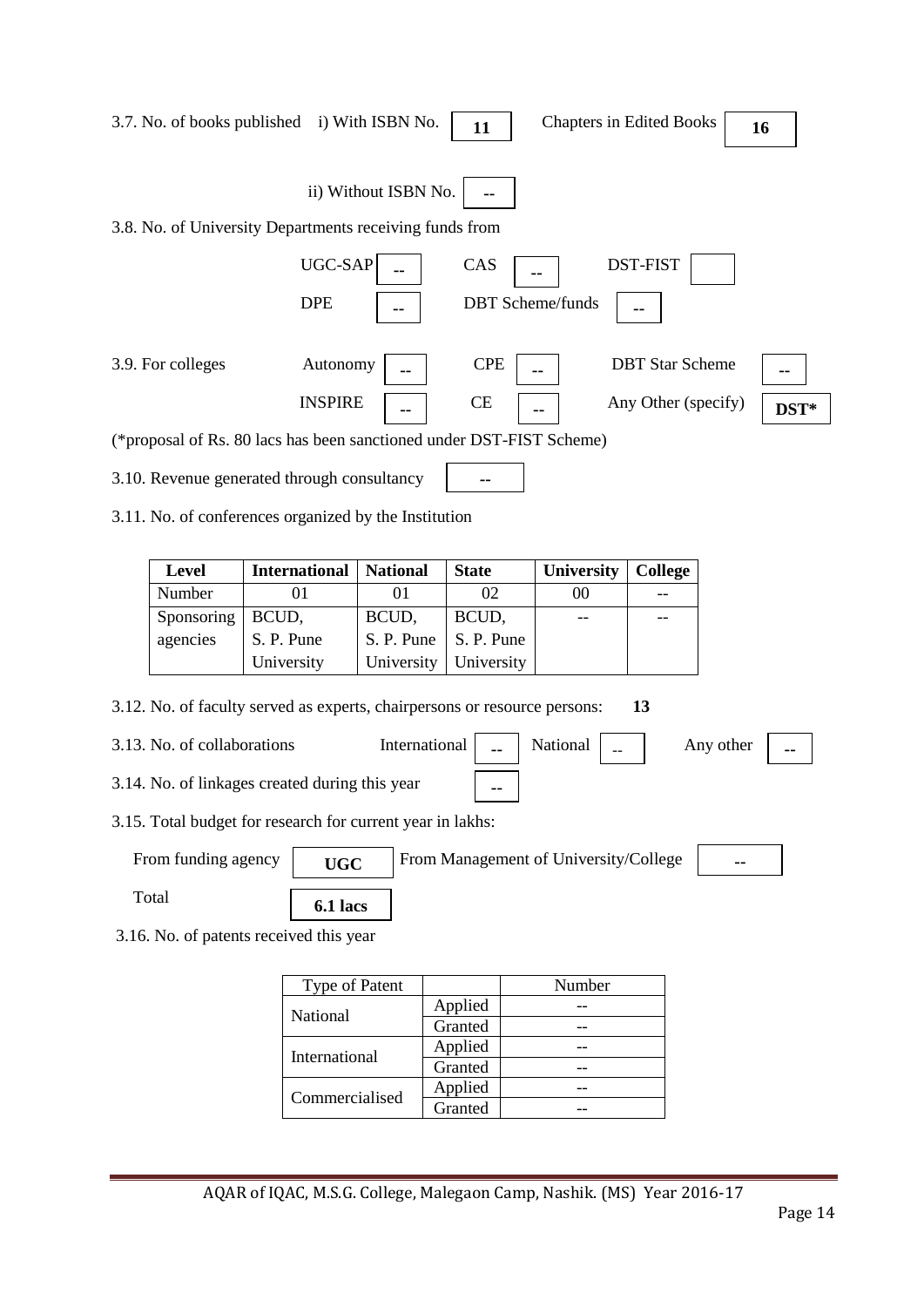3.17. No. of research awards/ recognitions received by faculty and research fellows of the institute in the year

| <b>Total</b>                                                                                                         | <b>International</b>                                                                     | <b>National</b> | <b>State</b>  | <b>University</b> | Dist.  | <b>College</b> |                      |     |
|----------------------------------------------------------------------------------------------------------------------|------------------------------------------------------------------------------------------|-----------------|---------------|-------------------|--------|----------------|----------------------|-----|
| 03                                                                                                                   | 00                                                                                       | 00              | 00            | 03                | $00\,$ | 00             |                      |     |
| 3.18. No. of faculty from the Institution<br>19<br>who are Ph. D. Guides<br>and students registered under them<br>37 |                                                                                          |                 |               |                   |        |                |                      |     |
|                                                                                                                      | 3.19 No. of Ph.D. awarded by faculty from the Institution                                |                 |               |                   | 03     |                |                      |     |
|                                                                                                                      | 3.20 No. of Research scholars receiving the Fellowships (Newly enrolled + existing ones) |                 |               |                   |        |                |                      |     |
|                                                                                                                      | <b>JRF</b><br>00                                                                         | <b>SRF</b>      | 00            | Project Fellows   | 00     |                | Any other<br>01      |     |
|                                                                                                                      |                                                                                          |                 |               |                   |        |                | FIP programme by UGC |     |
|                                                                                                                      | 3.21 No. of students Participated in NSS events:                                         |                 |               |                   |        |                |                      |     |
|                                                                                                                      |                                                                                          |                 |               | University level  |        | 250            | State level          | 04  |
|                                                                                                                      |                                                                                          |                 |               | National level    |        |                | International level  | --  |
|                                                                                                                      | 3.22 No. of students participated in NCC events:                                         |                 |               |                   |        |                |                      |     |
|                                                                                                                      |                                                                                          |                 |               | University level  |        |                | State level          | 106 |
|                                                                                                                      |                                                                                          |                 |               | National level    |        | 02             | International level  | ۰.  |
|                                                                                                                      | 3.23 No. of Awards won in NSS:                                                           |                 |               |                   |        |                |                      |     |
|                                                                                                                      |                                                                                          |                 |               | University level  |        |                | State level          |     |
|                                                                                                                      |                                                                                          |                 |               | National level    |        |                | International level  |     |
|                                                                                                                      | 3.24 No. of Awards won in NCC:                                                           |                 |               |                   |        |                |                      |     |
|                                                                                                                      |                                                                                          |                 |               | University level  |        |                | State level          |     |
|                                                                                                                      |                                                                                          |                 |               | National level    |        |                | International level  |     |
|                                                                                                                      | * Two NCC Cadets were selected for RD Parade, 26 <sup>th</sup> Jan.2017 at New Delhi.    |                 |               |                   |        |                |                      |     |
|                                                                                                                      | 3.25 No. of Extension activities organized                                               |                 |               |                   |        |                |                      |     |
|                                                                                                                      | University forum                                                                         | 07              | College forum | 09                |        |                |                      |     |
| NCC                                                                                                                  |                                                                                          | 02              | <b>NSS</b>    | 10                |        | Any other      |                      |     |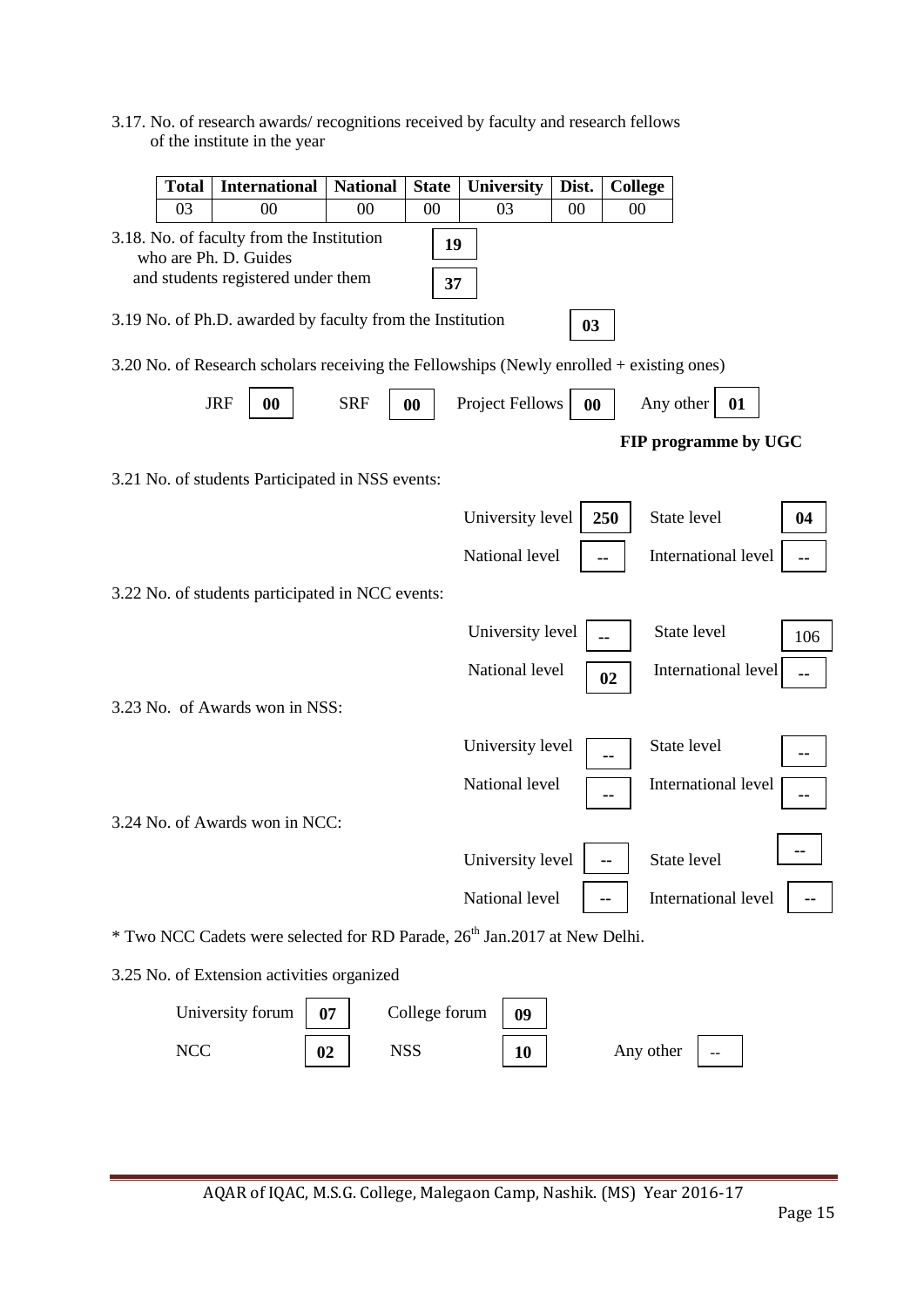3.26 Major Activities during the year in Institutional Social Responsibility

- Environmental awareness program organized by the college.
	- $\checkmark$  Tree Plantation was carried out across the college campus. College staff members planted & taking care of each planted tree.
	- $\checkmark$  To increase environmental awareness motivated all Ganesh Groups to preserve the Ganesh Idols and around 10,000 idols of lord *Ganesha* collected from society members for repetitive use.
	- Restoration of heritage well which was constructed in 1957 at **Dhawli** village
	- Staff & students participated in "*Malegaon Cleanliness Campaign*"
- Organized Health awareness programs**.** 
	- $\checkmark$  Clean India campaign.
	- $\checkmark$  Road safety awareness programme.
	- $\checkmark$  Blood Donation camp.
	- $\checkmark$  Haemoglobin checking camp for girls.
	- $\checkmark$  Constructed sanitation holes at Dhawli Village.
- Organized workshops /seminars on subject
	- "Women Empowerment",
	- $\checkmark$  "Gender discrimination",
	- "Female foeticides".
	- Communal harmony in "*Hindu- Muslim Unity"*.
	- $\checkmark$  Value education & senior citizen
- Organized Cultural programs
	- $\checkmark$  Organized Mehndi, Cookery,
	- $\checkmark$  General Knowledge Competition.
	- $\checkmark$  Songs, dance, street shows, one Act play,
	- $\checkmark$  Group Act play, group dance.
	- $\checkmark$  Poster presentation competition for volunteers at Zonal level.
	- $\checkmark$  'Rangoli', competition,
- Organized Social activities.
	- $\checkmark$  'Smart Mother –in-Law'.
	- $\checkmark$  'Smart Daughter -in- Law' for villagers.
	- $\checkmark$  *Diwali* festival celebrated by college staff  $\&$  students with orphanage.
- As a contribution to the society Department of Zoology have organized Animal checking camp at village places.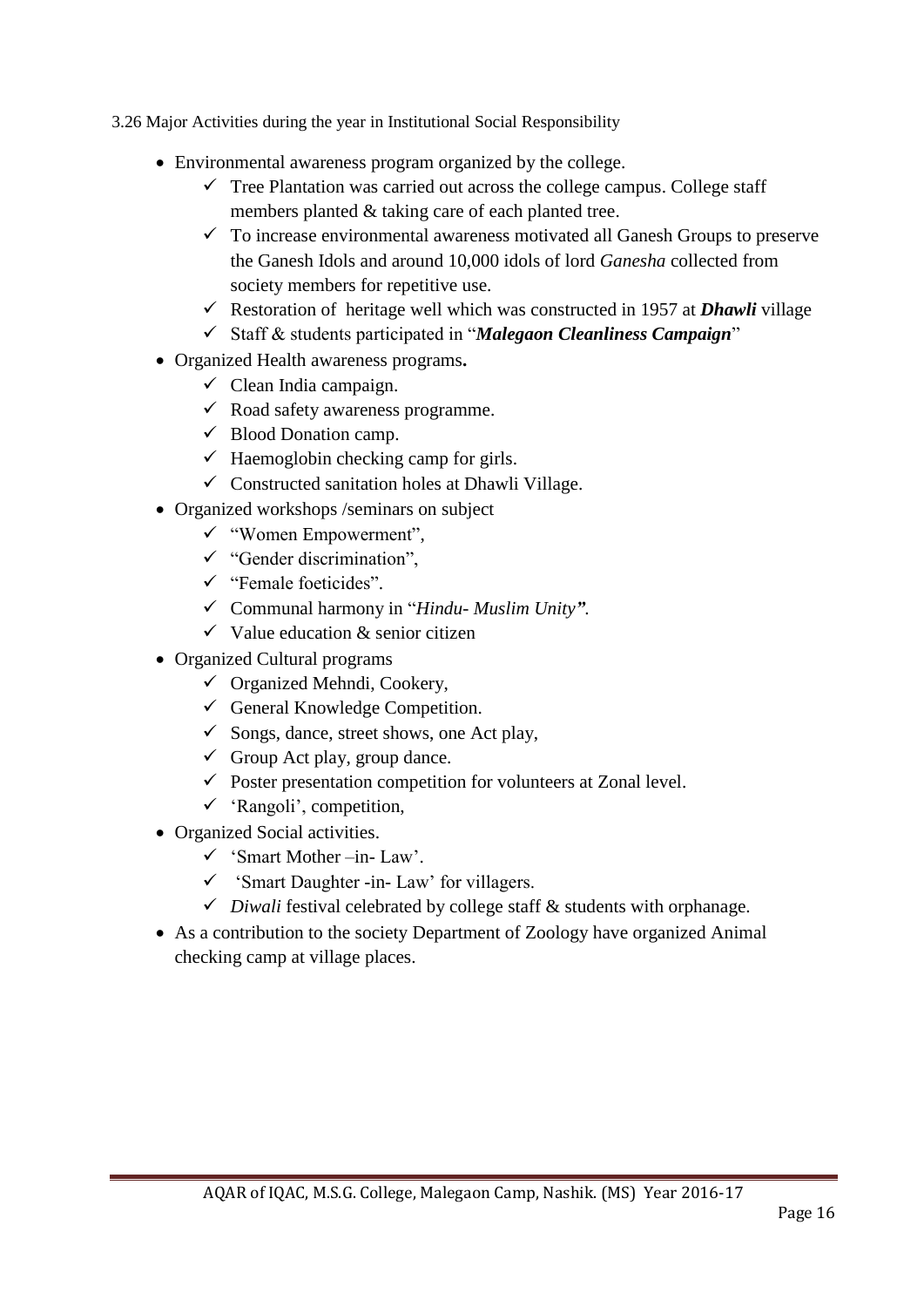## **Criterion – IV 4. Infrastructure and Learning Resources**

4.1 Details of increase in infrastructure facilities:

| Facilities                                  | Existing | Newly created | Source of   | Total    |
|---------------------------------------------|----------|---------------|-------------|----------|
|                                             |          |               | Fund        |          |
| Campus area                                 | 33500    |               |             | 33500    |
|                                             | Sq. Mt.  |               | Management  | Sq. Mt.  |
| Class rooms                                 |          |               | Management  | 53       |
|                                             | 53       |               | <b>UGC</b>  |          |
| Laboratories                                | 18       |               | College     | 18       |
| <b>Seminar Halls</b>                        | 02       |               | College     | 02       |
| No. of important equipments purchased       | 01       | 03            | UGC,        |          |
| $(\geq 1$ -0 lakh) during the current year. | 03       | 01.           | <b>BCUD</b> |          |
|                                             |          | Gymkhana      | College     |          |
| Value of the equipment purchased            | UGC.     |               | UGC,        |          |
| during the year (Rs. in Lakhs)              | 13.38717 | 7.08706       | <b>BCUD</b> | 17.47229 |
|                                             |          |               | College     |          |
| Renovation of college Building and          | College  |               |             |          |
| Purchase of infrastructure                  | Internal | 2.26904       | College     | 2.26907  |
|                                             | Roads    |               |             |          |

#### 4.2 Computerization of administration and library

The administration and library are automated and fully computerised

#### 4.3 Library services:

|                           |                | <b>Existing (2015-16)</b> |                 | <b>Newly added (2016-17)</b> | <b>Total</b>   |             |  |
|---------------------------|----------------|---------------------------|-----------------|------------------------------|----------------|-------------|--|
|                           | N <sub>o</sub> | Value(Rs)                 | <b>No</b>       | Value(Rs)                    | N <sub>o</sub> | Value(Rs)   |  |
| Text Books &<br>Reference | 44940          | 31,82,481                 | 539             | 91,150                       | 45479          | 32,73,631   |  |
| <b>Books</b>              | 97709          | 1,16,23,838               | 463             | 2,18,049                     | 98172          | 1,18,41,887 |  |
| <b>Total</b>              | 1,42,649       | 1,48,06,319               | 1002            | 3,09,199                     | 143651         | 1,51,15,518 |  |
| e-Books                   | 41521          |                           | 435809          |                              | 477330         |             |  |
| e-Journals                | 328            | 5750                      | 6237            | 5750                         | 6565           | 5750        |  |
| Digital<br>Database       | 01             |                           | N <sub>il</sub> |                              | 01             |             |  |
| CD & Video                | 291            | 7700                      | <b>NIL</b>      | <b>NIL</b>                   | 291            | 7700        |  |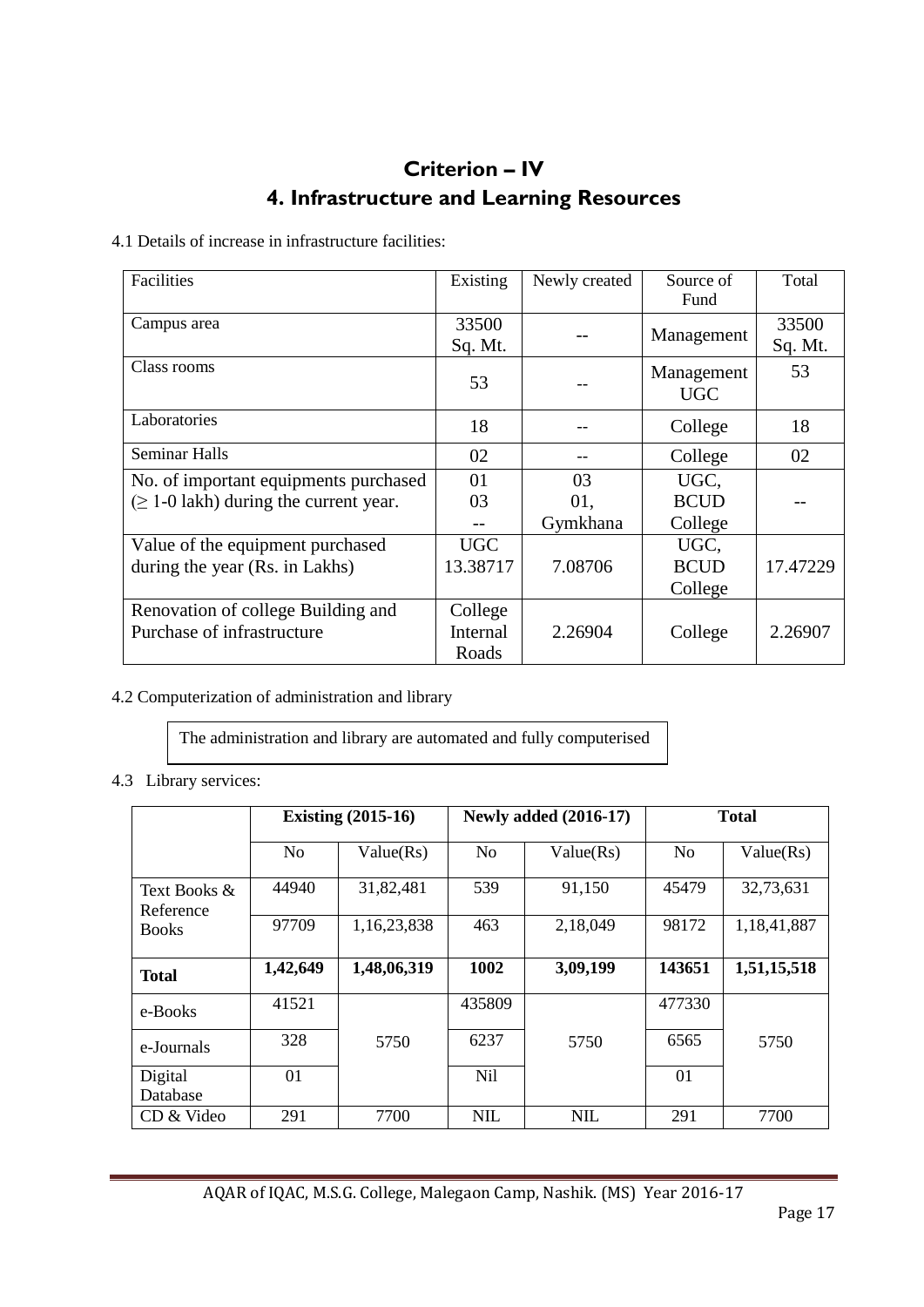| News Papers        | 35   | 44,986                                              | 18    | 24077             | 18   | 24077  |
|--------------------|------|-----------------------------------------------------|-------|-------------------|------|--------|
| Bound              | 1461 | $\hspace{0.05cm} -\hspace{0.05cm} -\hspace{0.05cm}$ | 10    | $\qquad \qquad -$ | 1471 | $- -$  |
| Volumes            |      |                                                     |       |                   |      |        |
| Others             | 122  | 44,667                                              | Nil   | 38,812            | 72   | 38,812 |
| (specify)          |      |                                                     |       |                   |      |        |
| <b>PERIODICALS</b> |      |                                                     |       |                   |      |        |
| Thesis             | 50   | $- -$                                               | $- -$ | $- -$             | 50   | --     |

4.4 Technology up-gradation (overall)

|          | <b>Total</b><br><b>Computers</b> | Computer<br>Labs | <b>Internet</b>                                                                           | <b>Browsing</b><br><b>Centres</b> | Computer<br><b>Centres</b> | <b>Office</b> | <b>Depart</b><br>-ments | <b>Others</b>                                                                          |
|----------|----------------------------------|------------------|-------------------------------------------------------------------------------------------|-----------------------------------|----------------------------|---------------|-------------------------|----------------------------------------------------------------------------------------|
| Existing | 155                              | 03               | 2 mbps Broad<br>Band lease line<br>provided on 105<br>computers from<br><b>ISP</b> Airtel | $00\,$                            | $00\,$                     | 02            | 19                      | Library<br>and<br>Examin<br>ation<br>Depart<br>ments<br>are fully<br>comput<br>erised. |
| Added    | 04                               | $00\,$           | $00\,$                                                                                    | $00\,$                            | $00\,$                     | $00\,$        | 00                      | 00                                                                                     |
| Total    | 159                              | 03               | 105                                                                                       | $\bf{00}$                         | 00                         | 02            | 19                      | 00                                                                                     |

- 4.5 Computer, Internet access, training to teachers and students and any other programme for technology Up-gradation (Networking, e-Governance etc.)
	- Internet connectivity is provided to almost all departments and other administrative and support facilities in the college campus
	- Networking programme for the students

4.6. Amount spent on maintenance in lakhs:

- i) ICT
- ii) Campus Infrastructure and facilities
- iii) Equipment
- iv) Others

**4.76418**

**Total:** 

**31.92903**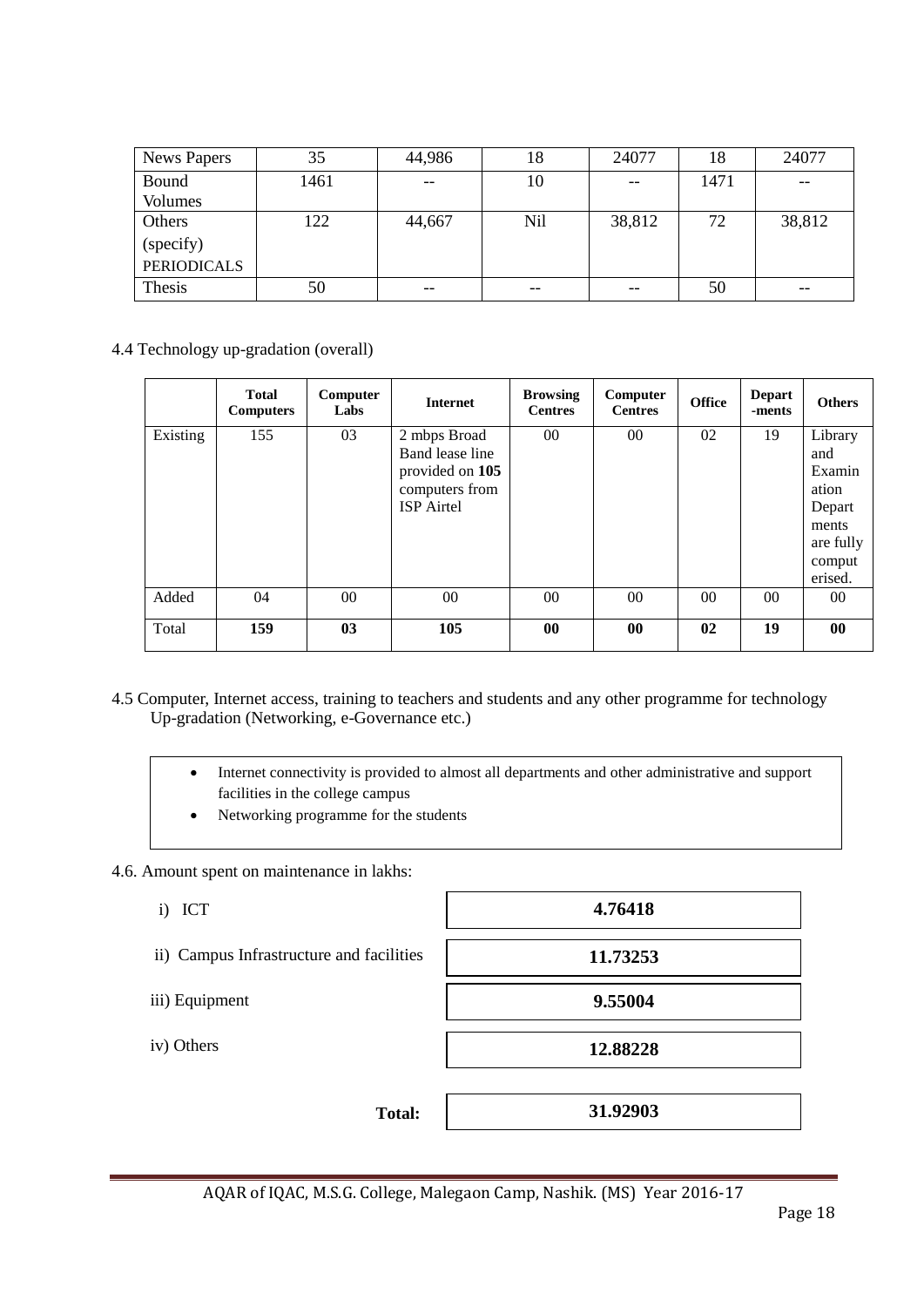## **Criterion – V 5. Student Support and Progression**

5.1. Contribution of IQAC in enhancing awareness about Student Support Services

- Academic Calender Designing of college website and uploading data of college College Brochures & Prospectus Notice board and enquiry counter • Online admission process
	- Anti-Ragging Activities (Online Affidavit)
	- Counselling centre
	- Informal interactions in the classroom and laboratories

#### 5.2. Efforts made by the institution for tracking the progression

| Through                                         |  |
|-------------------------------------------------|--|
| Alumni<br>$\bullet$                             |  |
| <b>Parents Teacher Association</b><br>$\bullet$ |  |
| Students' Council<br>$\bullet$                  |  |
| <b>Advisory Committee</b><br>$\bullet$          |  |
| Students feedback<br>$\bullet$                  |  |
|                                                 |  |

| 5.3. (a) Total Number of students     |           |                        |                                      |                          | <b>UG</b> |         | PG                     |           | Ph.D.                 |                          | Others |
|---------------------------------------|-----------|------------------------|--------------------------------------|--------------------------|-----------|---------|------------------------|-----------|-----------------------|--------------------------|--------|
|                                       |           |                        |                                      |                          | 3748      |         | 895                    |           | 06                    |                          | --     |
| (b) No. of students outside the state |           |                        |                                      |                          |           |         |                        |           |                       |                          |        |
| (c) No. of international students     |           |                        |                                      |                          |           |         |                        |           |                       |                          |        |
| Men                                   |           | N <sub>o</sub><br>2847 |                                      | %<br>61.23               | Women     |         | N <sub>0</sub><br>1802 |           | %<br>38.77            |                          |        |
|                                       |           |                        | Last Year (2015-2016)                |                          |           |         |                        |           | This Year (2016-2017) |                          |        |
| General                               | <b>SC</b> | <b>ST</b>              | OBC                                  | Physically<br>Challenged | Total     | General | <b>SC</b>              | <b>ST</b> | OBC                   | Physically<br>Challenged | Total  |
| 1661                                  | 463       | 273                    | 2428                                 |                          | 4845      | 1564    | 483                    | 248       | 2356                  |                          | 4649   |
|                                       |           |                        | Demand ratio UG 1:2<br><b>PG</b> 1:1 |                          |           | Dropout | $: 2\%$                |           |                       |                          |        |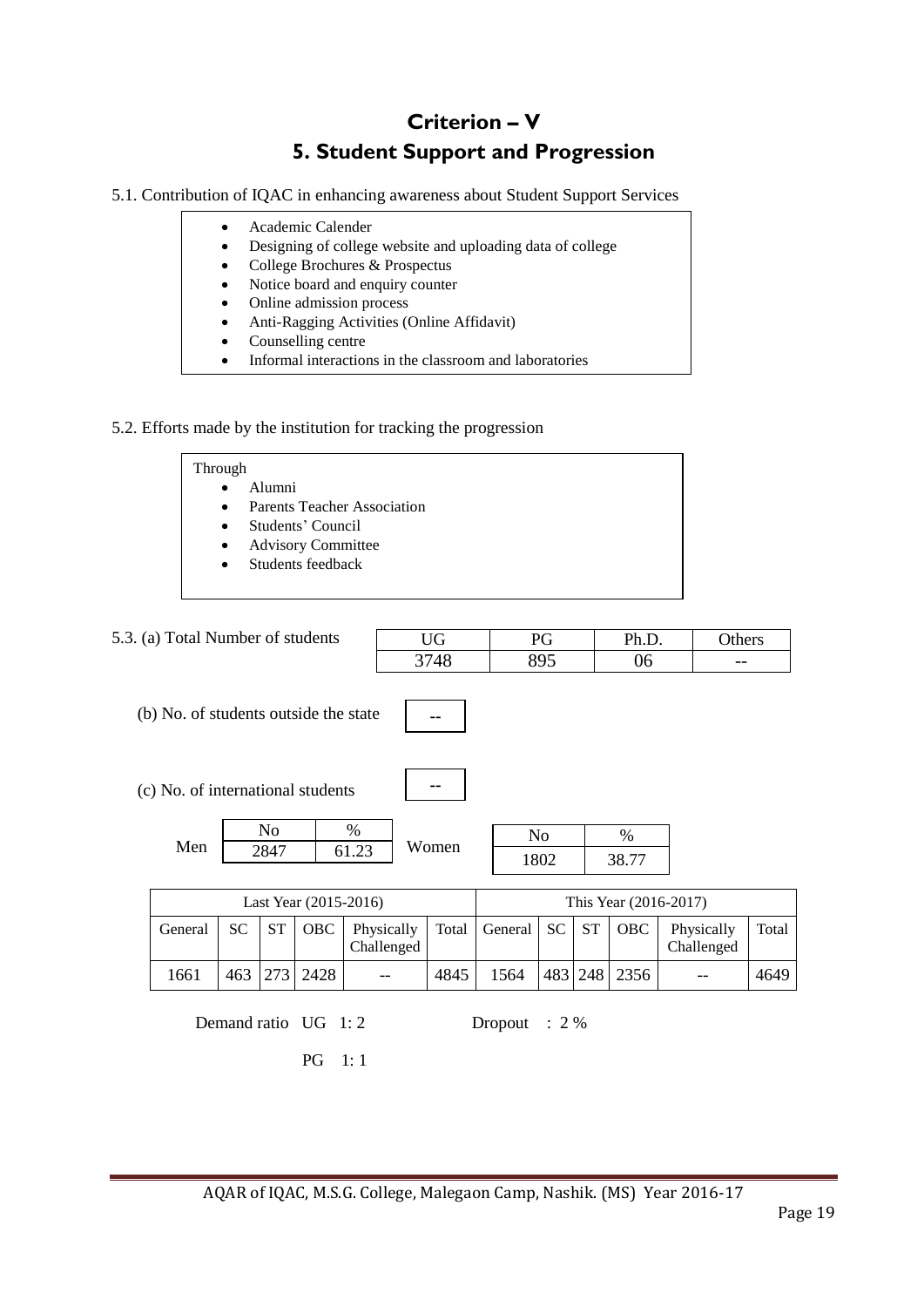5.4. Details of student support mechanism for coaching for competitive examinations (If any)

- The college has established coaching centre for Competitive Exam Cell and guidance to the interested students appearing for the MPSC, UPSC, Banking services and other competitive exams
- The college has conducted coaching classes for NET/SET students
- The college has Equal opportunity centre for the under privileged students

| No. of students beneficiaries                           |        |                                                                                   | 50 |             |        |            |    |  |
|---------------------------------------------------------|--------|-----------------------------------------------------------------------------------|----|-------------|--------|------------|----|--|
| 5.5. No. of students qualified in these examinations    |        |                                                                                   |    |             |        |            |    |  |
| <b>NET</b>                                              | 06     | SET/SLET                                                                          | 01 | GATE        | $00\,$ | <b>CAT</b> | 00 |  |
| $IAS/IPS$ etc                                           | $00\,$ | State PSC $\boxed{\phantom{1}}$                                                   |    | <b>UPSC</b> | $00\,$ | Others     | 00 |  |
| 5.6. Details of student counselling and career guidance |        |                                                                                   |    |             |        |            |    |  |
|                                                         |        | The college nucleirs compositing and concern outdoned through Discourant Call and |    |             |        |            |    |  |

- The college provides counselling and career guidance through Placement Cell and Competitive Exam. Centre
- Guest lectures and seminars for career counselling
- Efforts made by teachers at departmental level
- No. of students benefited
- 513
- 5.7. Details of campus placement

|                                       | <b>On Campus</b>                   | <b>Off Campus</b>                   |                           |
|---------------------------------------|------------------------------------|-------------------------------------|---------------------------|
| Number of<br>Organizations<br>Visited | Number of Students<br>Participated | Number of<br><b>Students Placed</b> | Number of Students Placed |
| 06                                    | 316                                | 60                                  | --                        |

#### 5.8. Details of gender sensitization programmes

- The college has established the Women Grievance Redressal Cell /Sexual Harassment Redressal Cell which includes the senior college teachers along with students and non-teaching staff.
- The cell organized a workshop on "*Sexual Harassment of Women Employees and Students*" . The Chief Guest Advocate Jyoti Bhosale created awareness among students regarding Act on sexual harassment as per the regulations 2013
- The chairman made the students aware of their duties and responsibilities towards the college.
- Principal guided the students regarding their rights & duties in college campus and told them to get in touch with the Principal without any hesitation through the complaint/suggestion box.
- The cell celebrated "**International Women's Day**" on 8<sup>th</sup> March 2017. The chief guest Dr. Rita Merchant delivered a lecture on '*Problems faced by women today'* and also appealed the students to fight against female foeticides.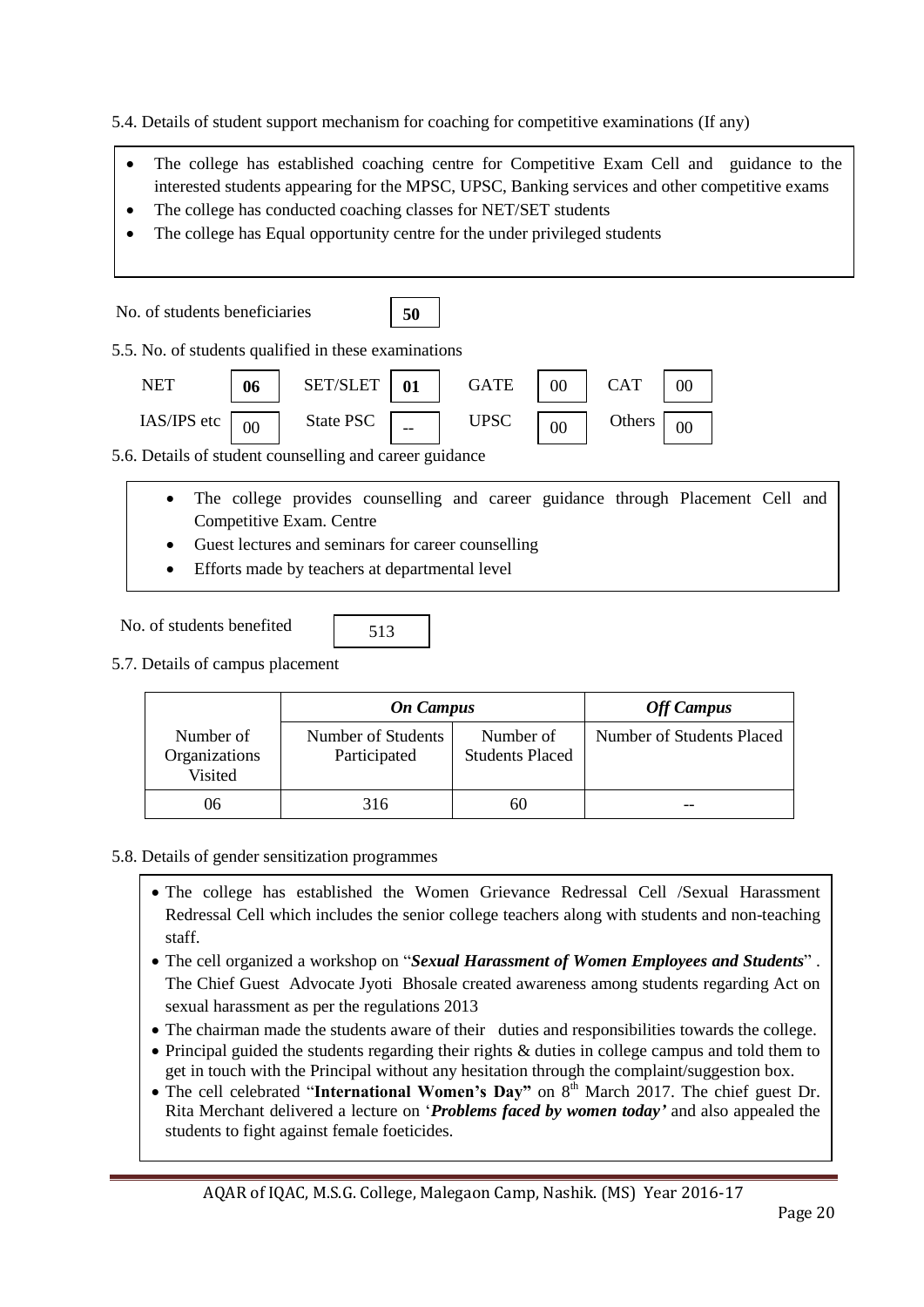#### 5.9. Students Activities

| 5.9.1. | No. of students participated in Sports, Games and other events          |    |                |                     |    |
|--------|-------------------------------------------------------------------------|----|----------------|---------------------|----|
|        | State/ University level                                                 | 04 | National level | International level |    |
|        | No. of students participated in cultural events                         |    |                |                     |    |
|        | State/ University level                                                 |    | National level | International level |    |
| 5.9.2. | No. of medals /awards won by students in Sports, Games and other events |    |                |                     |    |
|        | <b>Sports:</b> State/ University level                                  | 01 | National level | International level | -- |
|        | (Silver Medal in Hockey)                                                |    |                |                     |    |
|        | <b>Cultural:</b> State/ University level                                |    | National level | International level |    |

 **Others :** 1) Urdu Department achieved First Rank in the State Level Debate competition.

2) Eight projects participated in AVISHKAR competition organized by SPP University.

Two projects achieved intercollegiate rank.

#### 5.10. Scholarships and Financial Support

|                                                                                 | Number of<br>students | Amount (Rs.) |
|---------------------------------------------------------------------------------|-----------------------|--------------|
| Financial support from institution                                              | 00                    | 00           |
| Financial support from government                                               | 2861                  | 1,37,11,106  |
| Financial support from other sources                                            | 45                    | 2,25,000     |
| Number of<br>received<br>students<br>who<br>International/National recognitions | 00                    | 00           |

5.11. Student organised / initiatives



5.13. Major grievances of students (if any) redressed: Nil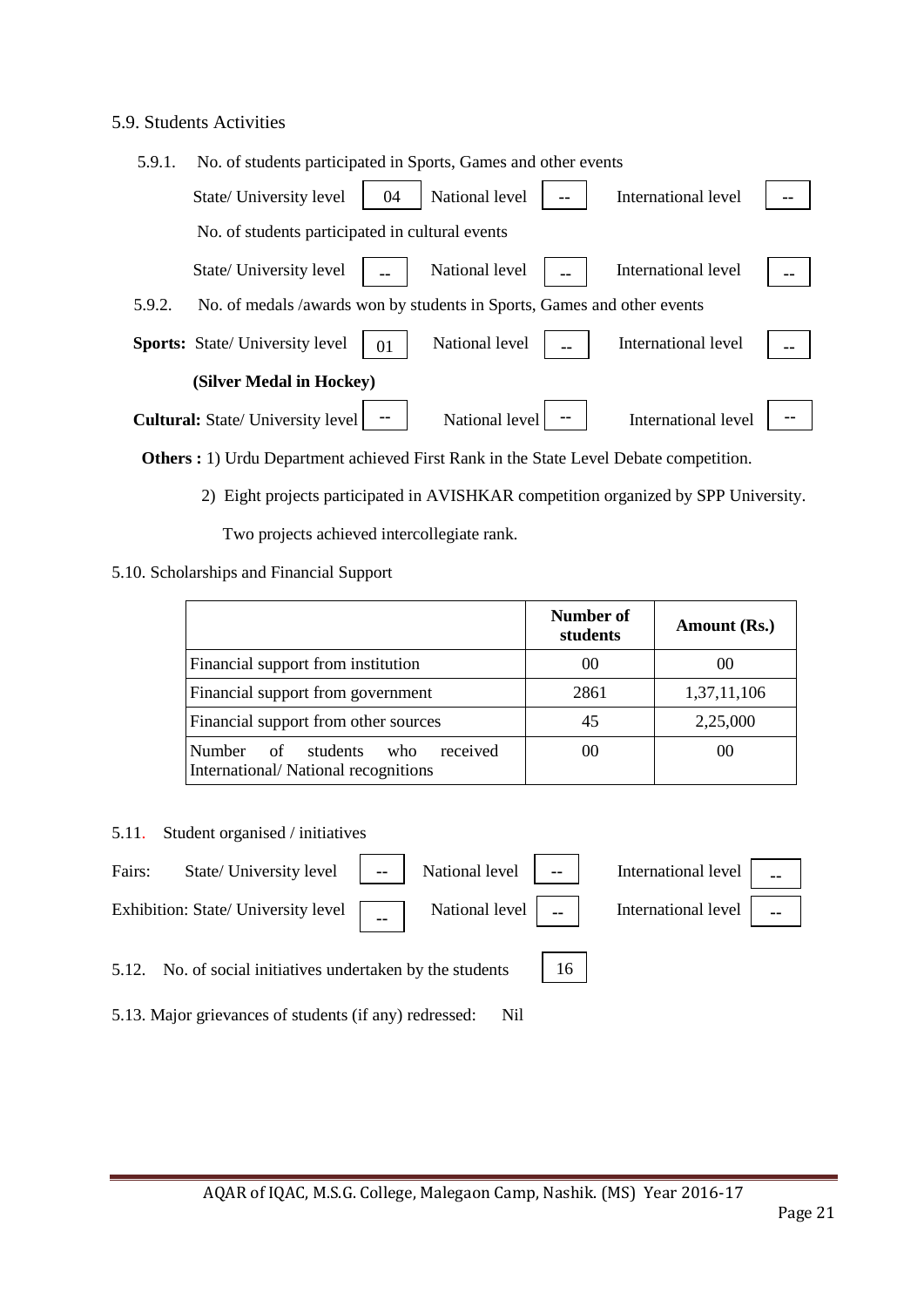## **Criterion – VI**

## **6. Governance, Leadership and Management**

6.1. State the Vision and Mission of the institution

The Sanskrit slogan "*Bahujan Hitay, Bahujan Sukhay*" is the motto of our institution for the welfare of masses and for their wellbeing

**VISION:**

 To endeavour to work towards the promotion of world-class education in values that concern life as our main concern. To be in harmony with our students' aspirations and to inculcate competitive spirit among students with a global vision to meet the challenges of modern world.

#### **MISSION:**

- To bridge the gap between the rural and urban youth.
- To introduce employability skills.
- To arrange self-introductory motivating programmes.
- To impart ICT training.
- To make use of available resources at optimum level.
- To seek help from higher authority for better facilities/infrastructure.
- To inculcate social, moral, human and national values.

6.2. Does the Institution has a Management Information System

Yes, Vriddhi Software has installed for student and administrative database.

- On-line admission process
- The administration and library is automated and upgraded
- The finance is managed by Tally software
- 6.3. Quality improvement strategies adopted by the institution for each of the following:

6.3.1. Curriculum Development

- Faculty members were involved in curriculum restructuring and/or revision of syllabus as member of Board of Studies (BOS)/Faculty members/member of Syllabus framing committee.
- Faculty members have been working on the Board of Editors of the books prescribed for the syllabus
- Value addition in curricula and efforts to go beyond the curriculum
- Feedback from the course-teachers and interaction in the department helped a lot in incorporating current trends in syllabus of various courses.

6.3.2. Teaching and Learning

- Installation of Weather Station
- Preparation of teaching plan
- Blended teaching-learning
- Analysing the real life data
- Practice of Teacher's Daily Diary
- Use of 'R' software, Ms-Excel for statistical analysis of real life data
- Software analysis- Gaussian Software.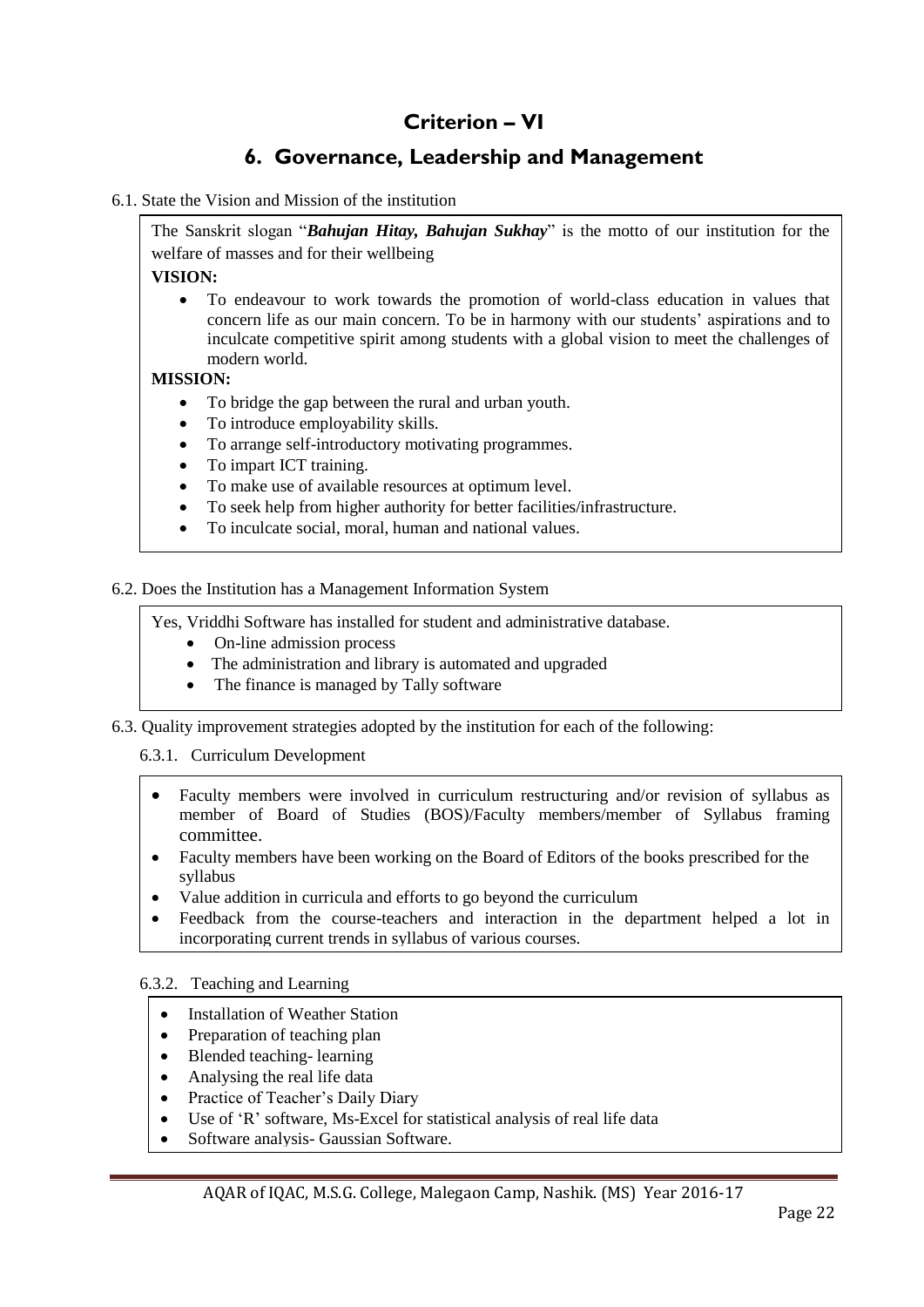- 6.3.3. Examination and Evaluation
	- Appointment of Controller of Examination Officer by the Management
	- Central Assessment Programme and cross evaluation for term end exams at parent institutional level.
	- Project works, home assignments, group discussions, project presentation etc
	- Internal examination of science stream consist of MCQ's as well as subjective questions

#### 6.3.4. Research and Development

- The college has **5** Research centres in the subjects of Chemistry, Physics, Zoology, Hindi and Commerce.
- The research centres organized sessions on topics such as Research Capacity Building, Research Training and Counselling and Social Impact Study, Research Design and Methodology for faculty and research scholars.
- Sessions and Projects are devised to improve and enhance research potential and initiate quality assessment standards.
- Meetings of research committee were conducted to review the progress of research activities
- Encouragement and complete support of the management to undertake Major / Minor Research Projects and up-gradation of staff's qualification in M.Phil. & Ph.D.
- 6.3.5. Library, ICT and physical infrastructure/instrumentation
	- Well furnished, computers connected with internet
	- Adequate space
	- Sports facilities for indoor and outdoor games
	- Sport equipments
	- Separate departments and college canteen
	- NSS and NCC Units for students Progression

#### 6.3.6. Human Resource Management

- Human Resources are mobilised academic and administrative fields as per their competency
- 6.3.7. Faculty and Staff recruitment
	- The management authority recruits adequate faculty and staff as per requirement and the norms of Government and University
	- Ad-hoc appointments are made on additional requirement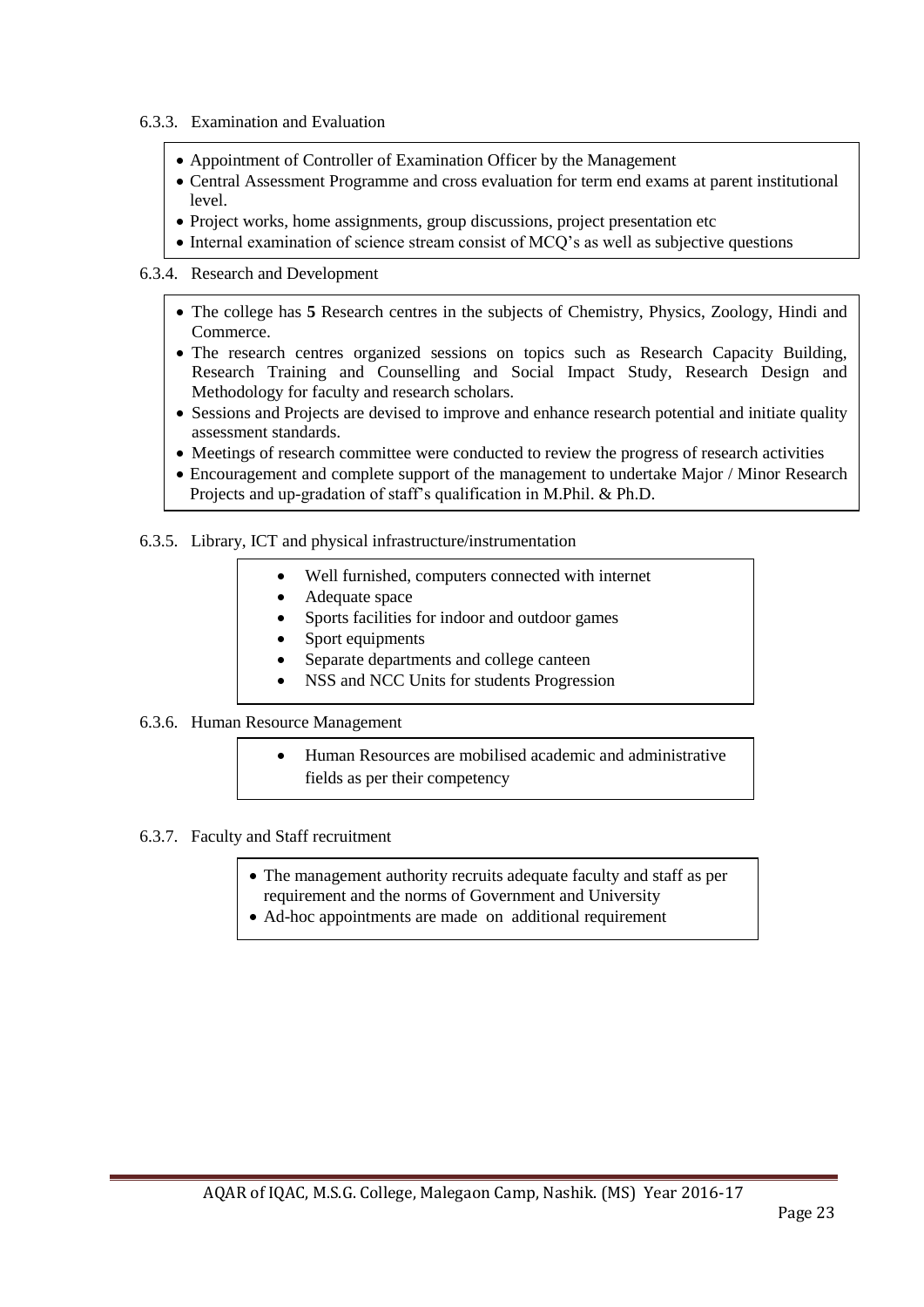#### 6.3.8. Industry Interaction / Collaboration

| $\bullet$ | Industrial visits and study tours have been organised     |
|-----------|-----------------------------------------------------------|
| ٠         | Research centres works in collaboration with:             |
| (i)       | National Chemical Laboratory, Pune.                       |
| (ii)      | Department of Electronic Science, S. P. Pune University.  |
|           | (iii) Department of Electronic Science, NMU, Jalgaon.     |
|           | (iv) School of Physical Sciences, NMU, Jalgaon.           |
| (v)       | Department of Electronic Science, Ferguson College, Pune. |
|           | (vi) Institute of Pharmacy, Nasik.                        |
|           | (vii) Department of Chemistry, NMU, Jalgaon               |
|           | (viii) Department of Chemistry, S. P. Pune University     |

#### 6.3.9. Admission of Students

- As per the guidelines of State Government and University norms,
- The admission process is online and automated hence it is completely transparent
- Counselling of students to choose appropriate choice/ combination of subjects during admission process

#### 6.4. Welfare schemes for

| <b>Teaching</b> | <b>Staff Credit Society</b>                                           |  |  |
|-----------------|-----------------------------------------------------------------------|--|--|
| Non teaching    | <b>Staff Credit Society</b>                                           |  |  |
| <b>Students</b> | Compulsory Medical Check-up for the first year students.<br>$\bullet$ |  |  |
|                 | Free Dental Checking camp organized by the college.                   |  |  |
|                 | <b>Students Counselling</b>                                           |  |  |
|                 | Felicitation of the students at annual and social programmes          |  |  |
|                 | Book Bank Facility available.                                         |  |  |

6.5. Total corpus fund generated

6.6. Whether annual financial audit has been done Yes  $\begin{array}{c|c} \nwarrow \\ \hline \end{array}$  No

 $\checkmark$ 

6.7. Whether Academic and Administrative Audit (AAA) have been done?

--

| Audit Type     | External |                         | Internal |                 |
|----------------|----------|-------------------------|----------|-----------------|
|                | Yes/No   | Agency                  | Yes/No   | Authority       |
| Academic       | Yes      | S.P. Pune<br>University | Yes      | IQAC/Management |
| Administrative | Yes      | AG audit by<br>the Govt | Yes      | Management      |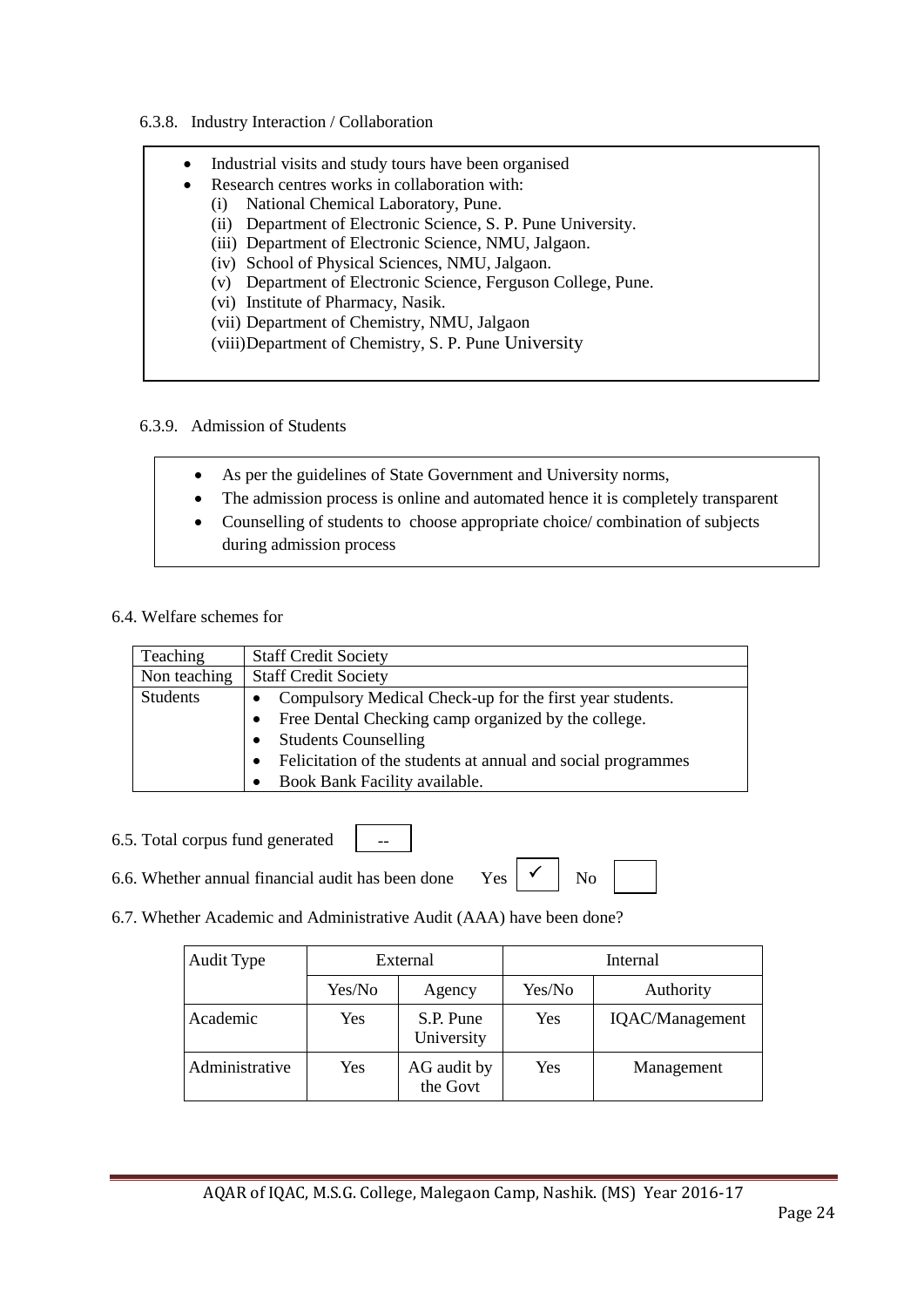6.8. Does the College declare results within 30 days? For UG Programmes Yes No For PG Programmes  $\checkmark$  $Yes$   $\boxed{\phantom{1}}$  No  $\boxed{\checkmark}$ 

6.9. What efforts are made by the College for Examination Reforms?

 As the college is affiliated to S.P. University of Pune the college follows all the rules and regulations regarding examination laid down by the University

6.10. What efforts are made by the University to promote autonomy in the affiliated/constituent colleges?

NA

6.11. Activities and support from the Alumni Association

- Restored and continued Alumni Association
- Meetings of Alumni Association
- Interaction of Alumni Association with the existing students to share their experiences about institutional, academic and infrastructural development

6.12. Activities and support from the Parent – Teacher Association

Parent-Teacher Meetings are organized every year. Parents are invited at the various programmes of the college. The informal feedback is obtained. The progress of their wards has been communicated

- 6.13. Development programmes for support staff
	- The management provides the Uniforms and washing allowance to the technical and menial staff.
	- Training workshops and examinations are conducted by the management for the nonteaching staff.
	- Financial support through staff credit co-operative Society.

6.14 Initiatives taken by the institution to make the campus eco-friendly

- Tree plantation inside and outside the college campus.
- $\bullet$  Environmental awareness programmes conducted.
- Awareness about the use of renewable energy,
- Awareness about the use of renewable energy,<br>• Carbon neutrality and Hazardous waste management program conducted through community radio at 90.4 FM.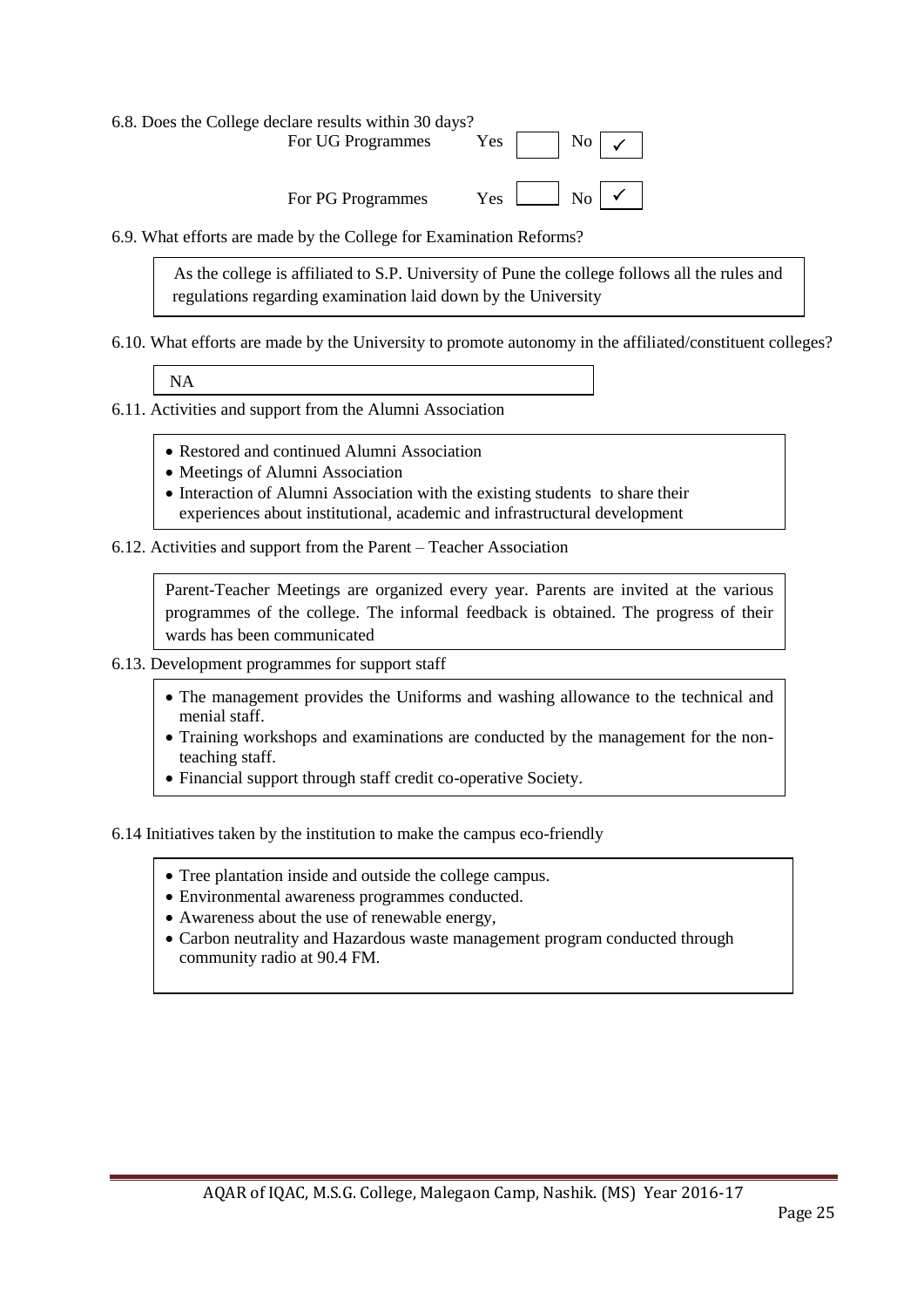### **Criterion – VII**

### **7. Innovations and Best Practices**

- 7.1. Innovations introduced during this academic year which have created a positive impact on the functioning of the institution. Give details.
	- $\triangleright$  Computerization and technological up-gradation enhanced the teaching –learning process
	- $\triangleright$  R software is introduced to analyse the real life data
	- $\triangleright$  Use of Language Lab to increase the communicative ability of the students
- 7.2. Provide the Action Taken Report (ATR) based on the plan of action decided upon at the beginning of the year
	- The proper execution of Academic Calendar.
	- Teaching plans were prepared and implemented by the faculty members.
	- Periodical review of the teaching-learning process at the end of each semester
	- Feedback from students on curriculum, teaching, learning and evaluation.
	- The Orientation programmes/workshops were organized under Literacy Association, Science Association, Commerce Association, Students welfare Dept, and Soft-Skill Development programme.
	- Conducted coaching classes for entry in services, Remedial coaching and NET/SET coaching for SC/ST/ OBC and Minority community students.
	- International & National conferences were organized.
	- Introduced new PG programs in the subjects like Mathematics, Physics, History & Psychology
- 7.3. Give two Best Practices of the institution *(please see the format in the NAAC Self-study Manuals)* > Annexure-II
- 7.4. Contribution to environmental awareness/protection
	- Introduced a compulsory course, **'Environmental Awareness'** for the second year students
	- Save water, save electricity
	- Compulsory fieldwork has been undertaken for environmental project at second year students.
	- Tree Plantation around the campus
	- Awareness programmes through NSS and NCC
	- Well maintained Botanical garden
	- $\bullet$

7.5. Whether environmental audit was conducted?  $Y_{\text{es}}$   $\Box$  No

 $\checkmark$ 

7.6. Any other relevant information the institution wishes to add. (for example SWOT Analysis)

#### **Strength:**

- Online admission process for learners.
- Qualified, experienced and dedicated staff.
- Research centres in five subjects
- Introduction PG programs in almost all disciplines
- Active Parent and Counselling Cell
- Remedial coaching classes for SC, SC, OBC & Minority students
- NET/SET coaching classes
- Personality Development Programme for all the students
- Well-equipped laboratories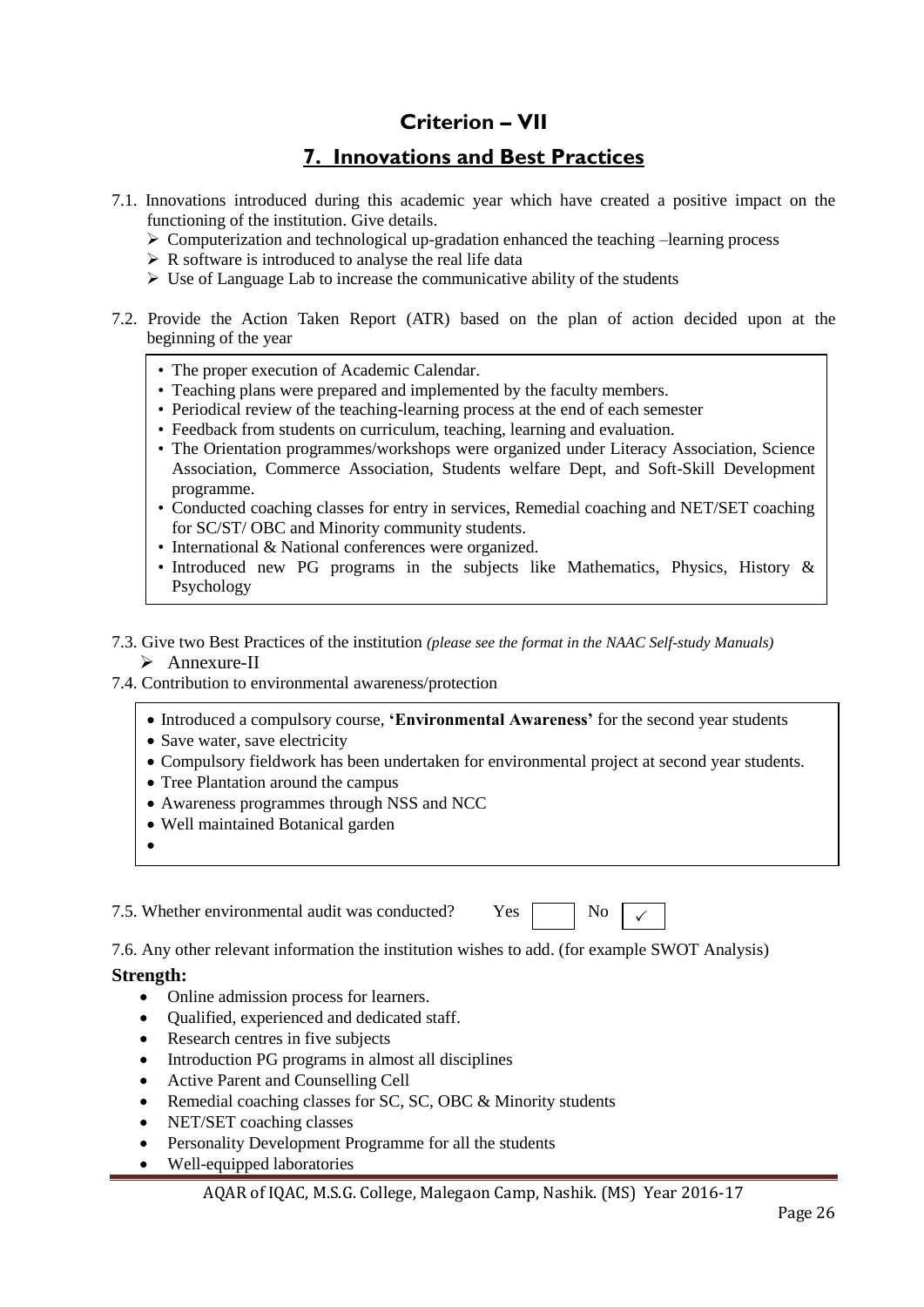- Enriched and automated library
- Excellent sports facilities with full time Physical Director
- Active Career Counselling and Placement Cell
- No incidence of ragging is observed till date
- Functional IQAC
- Active NCC, NSS units
- Automated office and admission process

#### **Weakness:**

- Deficiency in number of staff required as Class III & IV.
- Computer literacy to be improved among few teaching and non-teaching staff
- Communication issue is a major portion of the students as they are from rural surrounding area.
- No strong industrial area is available in the vicinity of the city hence less local job opportunity.

#### **Opportunity:**

- To introduce skill base Certificate/Diploma Courses to help student to be employable.
- To provide online teaching materials

#### **Challenges:**

- Time constraint with limited number of staff to have rapport with industry and burden of research activities.
- To run extra as well as remedial classes.
- Motivating students to give more time to improve Communication Skill in English Language.

#### 8. **Plans of institution for next year**

- To strengthen the functioning of IQAC.
- To commence more technology based employability oriented courses.
- Teachers to be encouraged in research activities by taking up major research projects and to participate in extension activities.
- To Make ICT enabled teaching a routine practice to enrich teaching-learning process.
- Additional courses and certificate courses to be offered for skill development.
- Strengthen the placement cell, guidance, counselling and extension service cells
- Initiate systematic measures to improve proficiency in communicative English, personality development and career guidance for students.
- Laboratories to be equipped with instruments like UV Spectrophotometer, etc.
- Invited lectures and collaborative endeavours will be conducted
- To strengthening of the alumni association.
- Organization of Seminars, Conferences and Workshops at State, and National level
- Up gradation of Computer facilities.
- Provide Consultancy Services such as soil, water testing, mushroom cultivation, data analysis etc.
- Improve the coaching for NET/SET and competitive examinations

**Shri. U. D. Lad** Dr. Y.T. Pawar **Dr. Y.T. Pawar** 

 **IQAC Co-ordinator IQAC Chairperson (Principal)**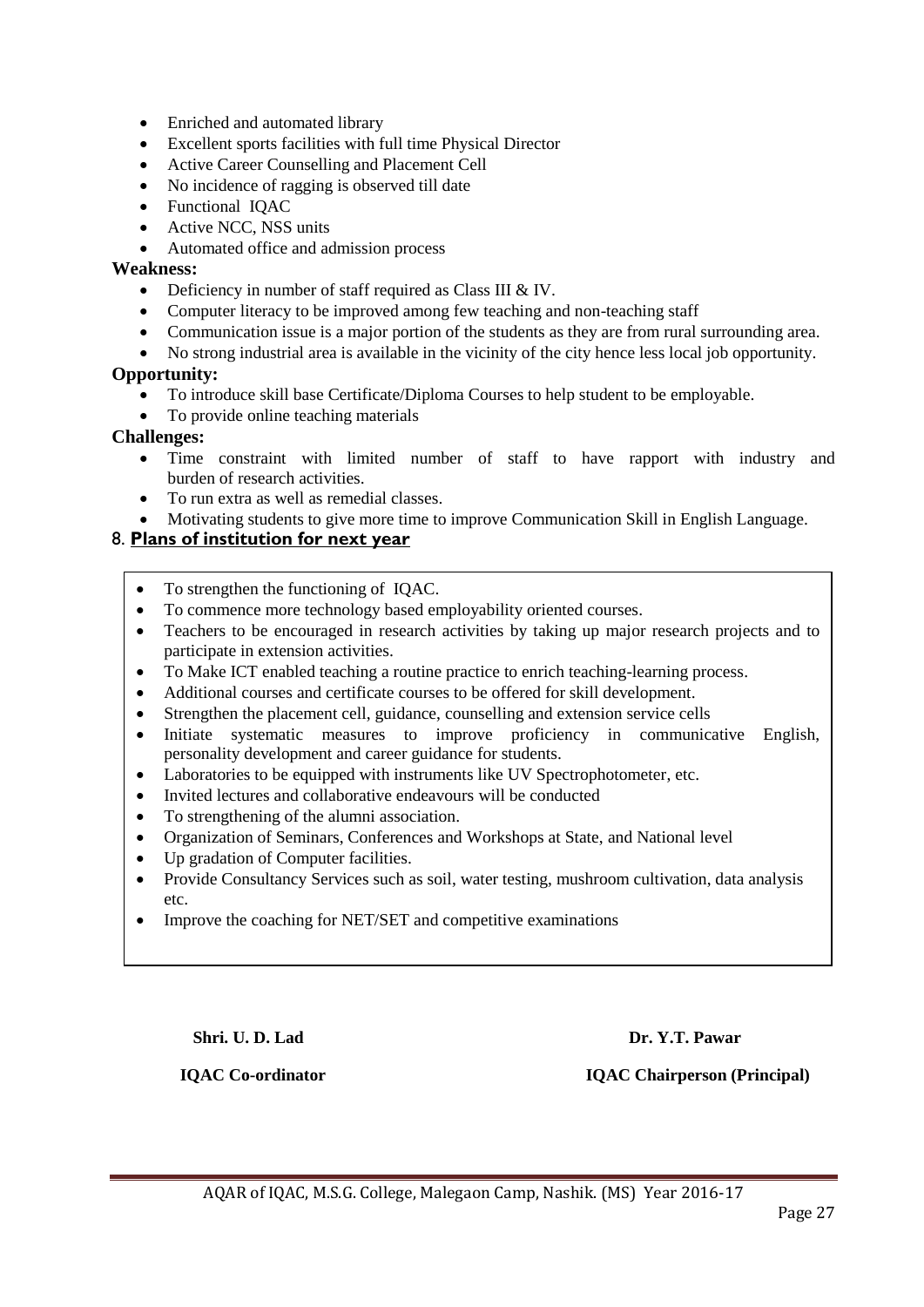## Academic Calendar (2016-17)

| Week/Month                                            | <b>Activity</b>                                                   |  |  |
|-------------------------------------------------------|-------------------------------------------------------------------|--|--|
| $15th$ June 2016                                      | Date of commencement of first term                                |  |  |
| $20th$ June 2016                                      | Display of merit list for first year                              |  |  |
| $21st$ June 2016                                      | Commencement of F.Y.B.Sc./B.A admissions                          |  |  |
| $25th$ June 2016                                      | <b>IQAC</b> meeting                                               |  |  |
| $01st$ July 2016                                      | Teaching beings for F.Y., S.Y.B.A/B.Sc /B.Com                     |  |  |
| $18th$ July 2016                                      | Teaching beings for T.Y.B.Sc. classes                             |  |  |
| $11th$ to $16th$ July 2016                            | Invitation of merit form for P.G classes                          |  |  |
| $18^{th}$ to $26^{th}$ July 2016                      | Admissions of P.G classes                                         |  |  |
| $28th$ July 2016                                      | Teaching begins for P.G classes                                   |  |  |
| 4 <sup>th</sup> week of July                          | IQAC meeting with HOD's                                           |  |  |
| 3 <sup>rd</sup> week of August                        | First test / tutorial for P.G classes                             |  |  |
| $4th$ week of August                                  | Awareness about credit system of P.G classes                      |  |  |
| <sup>1st</sup> week of September                      | Soft skill development programme                                  |  |  |
| $2nd$ week of September                               | Second test tutorial for P.G classes                              |  |  |
| $4th$ week of September                               | Seminar / presentation / group discussion of P.G                  |  |  |
|                                                       | classes                                                           |  |  |
| 1 <sup>st</sup> week of October                       | Internal credit test of B.Sc.                                     |  |  |
| $2nd$ week of October                                 | University practical exam for firs term B.Sc.                     |  |  |
| $21st$ October 2016                                   | <b>Conclusion of first term</b>                                   |  |  |
| 22 <sup>nd</sup> October to 20 <sup>th</sup> November | <b>Diwali Vacation</b>                                            |  |  |
| $4th$ week of November                                | University examination for UG and PG class                        |  |  |
| 21 <sup>st</sup> November 2016                        | <b>Commencement of second term</b>                                |  |  |
| 4 <sup>th</sup> week of November                      | P.G classes beings                                                |  |  |
| $2nd$ week of December                                | <b>IQAC</b> meeting                                               |  |  |
| $3rd$ week of December                                | Organization of seminar / conference sponsored<br>by BCUD and UGC |  |  |
| $2nd$ week of January 2017                            | Test for additional credit course /skill based                    |  |  |
|                                                       | course                                                            |  |  |
| 1 <sup>st</sup> week of February 2017                 | Internal credit test for B.Sc. classes                            |  |  |
| 2 <sup>nd</sup> week of February 2017                 | Test/tutorial for P.G classes                                     |  |  |
| 4 <sup>th</sup> week of February 2017                 | Project submission to concern department of<br>B.Sc.              |  |  |
| $2nd$ week of March2017                               | Practical exam for B.Sc. /B.Com classes                           |  |  |
| $3^{\text{rd}}$<br>week of March2017                  | University theory exams                                           |  |  |
| 3 <sup>rd</sup> week of March2017                     | Second test for additional credit skilled based<br>course of PG   |  |  |
| 31 <sup>st</sup> March2017                            | <b>IQAC</b> meeting                                               |  |  |
| $2nd$ week of April2017                               | Seminar / presentation/group discussion of P.G<br>classes         |  |  |
| $29th$ April 2017                                     | <b>Second term concludes</b>                                      |  |  |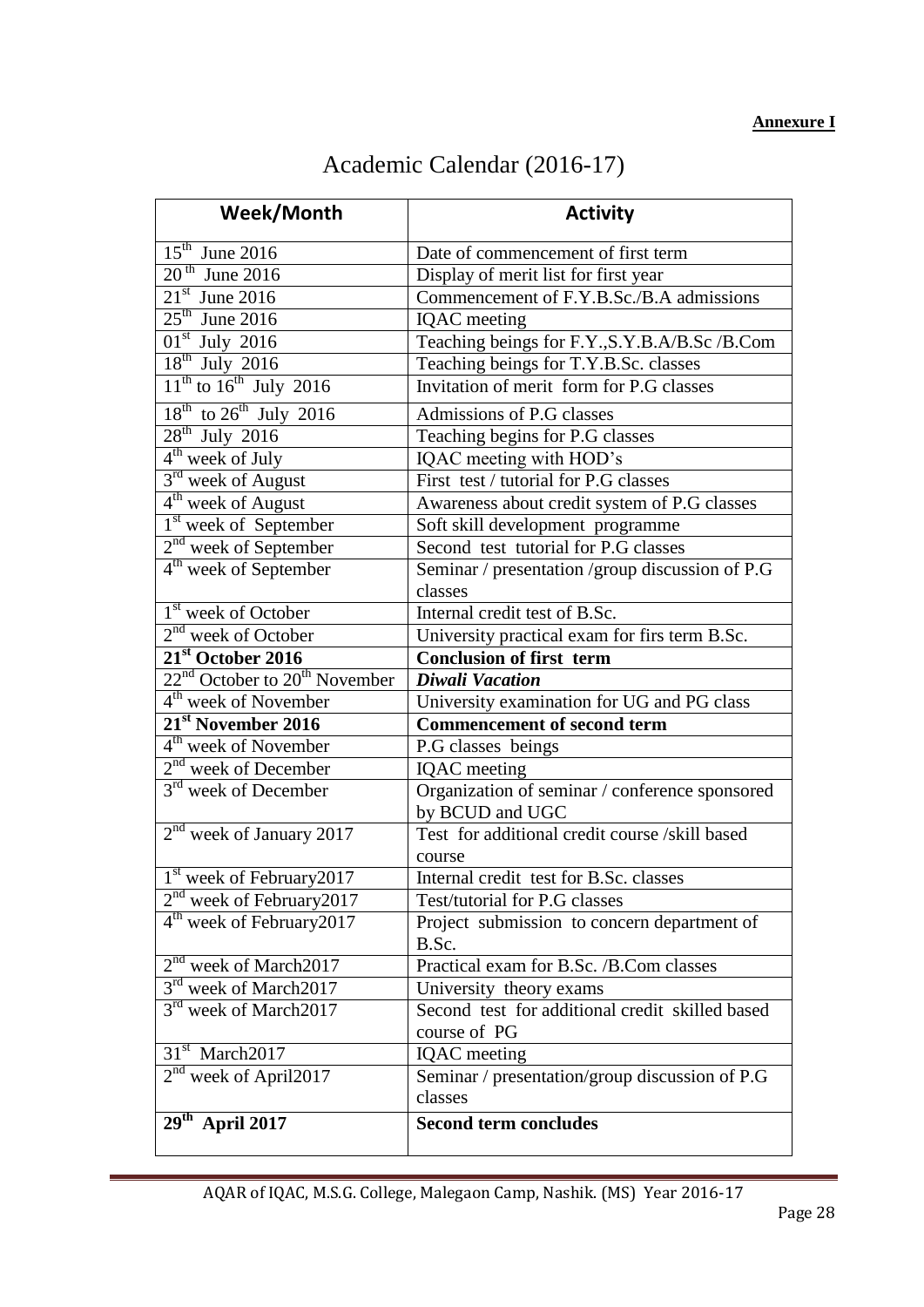| <b>Examination</b>                                  | <b>Date Of Commencement</b>           |
|-----------------------------------------------------|---------------------------------------|
| Internal credit test for B.Sc.                      | $2nd$ week of September               |
| $(\text{sem-1}^{\text{st}})$                        |                                       |
| B.A/B.Com/B.Sc Comp)                                | 8 <sup>th</sup> October 2016          |
| (backlog & regular Sem -1 <sup>st</sup> )           |                                       |
| M.A/M.Com /M. Sc (backlog                           | $17th$ October 2016                   |
| & regular Sem - $1^{\text{st}}$ & $3^{\text{rd}}$ ) |                                       |
| Internal credit test for B. Sc.                     | 3 <sup>rd</sup> week of February 2017 |
| $(\text{sem-2}^{\text{nd}})$                        |                                       |
| Annual theory & practical                           | $22nd$ of March 2016                  |
| exam. For UG                                        |                                       |
| M.A/M.Com/M.Sc (backlog $\&$                        | 1 <sup>st</sup> week of May           |
| regular Sem $-2^{nd}$ & $4^{th}$ )                  |                                       |

**Other Activities**: NSS camp, NCC camp, soft skill development, state level debating, educational and excursion tours and quiz competition

- Generally NSS camps are arrange in the month of December at adopted village
- NCC camps are arrange as per the guidelines & schedule of 48 Maharashtra battalion, Dhule
- Soft skill development program is organized as per the availability of resource persons
- Chemiad exam, Quiz competition in mathematics and statistics are arrange as per the notification of university department
- State level debate competition is placed generally in the last week of January.

#### **NOTE:**

- 1) The examination dates and vacations are as per the university schedule and circulars
- 2) The principle may change college schedule as per the convenience of student

3) Anniversaries of eminent persons and celebration of special days are observed as per college schedule

4) If require more IQAC meets are arranged for quality improvement.

#### Note:

- 1) The examination dates and vacations are as per the university schedule and circulars
- 2) The principal may change college schedule as per the convenience of students
- 3) Anniversaries of eminent persons and celebration of special days are observed as per college schedule
- 4) If require more IQAC meets are arranged for quality improvement.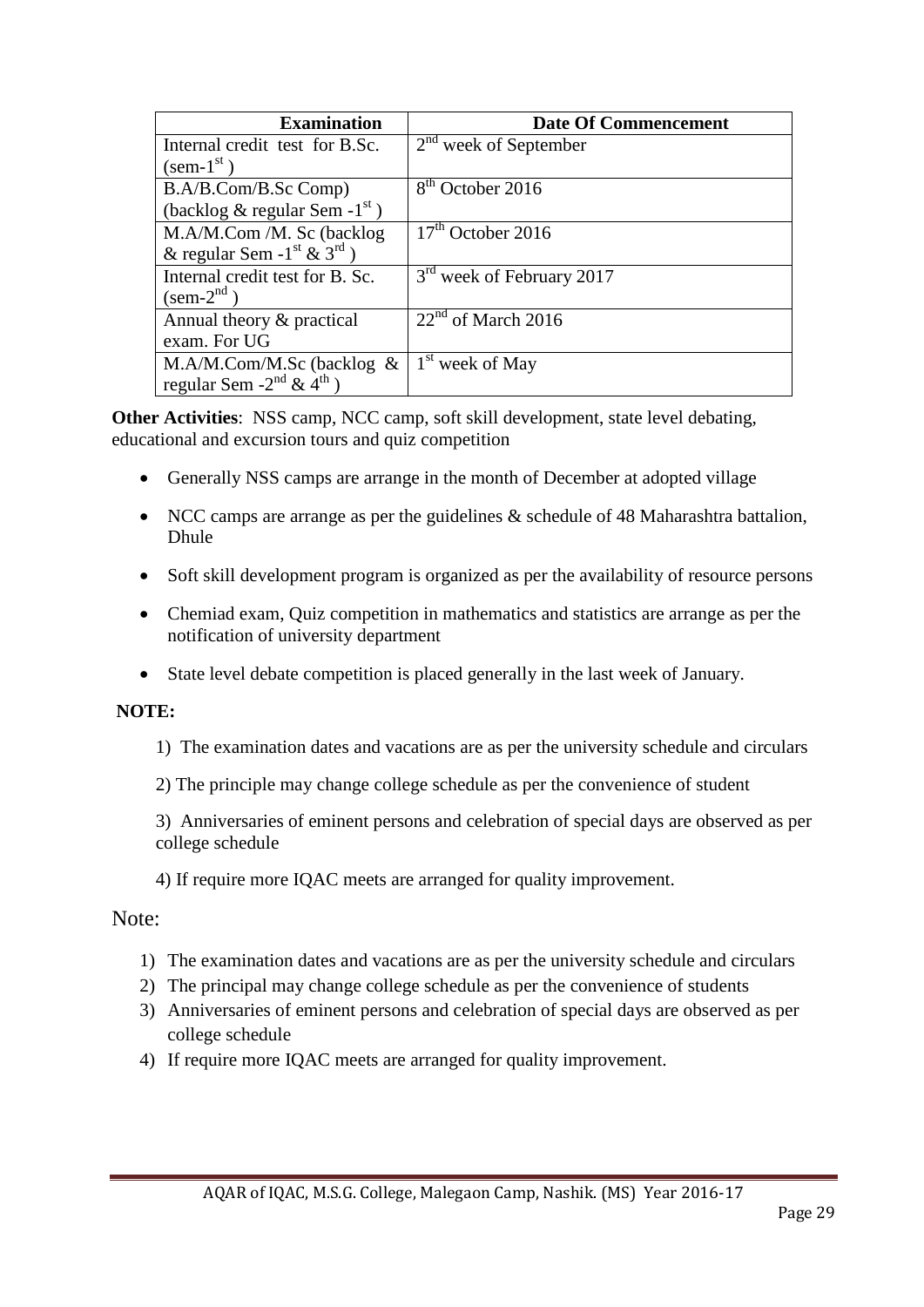### Best Practices-1

**Title: -** Coaching Classes for competitive examination of civil services for SC / ST/ OBC & Minority Communities Students.

Goals:- The basic objective of the coaching scheme is to prepare students belonging to SC / ST/ OBC(non-creamy layer) and Minority communities to get gainful employment in Group 'A', 'B' or 'C' Central services, state services or equivalent positions in the private sector.

**Context:-** The college is situated in rural area which is surrounded by 115 villages. Students do not get exposure to specific training & guidance to face competitive examinations. Most of the students are belonging to the socio-economically weaker section of society. Moreover, the city of Malegaon is dense populated by Muslim minorities. Hence special efforts need to be taken for overall development of the society. Specific provisions are to be made to improve the status of these groups; the college has established Competitive Examination Guidance Centre. In order to prepare students belonging to SC / ST/OBC and Minority communities to get gainful employment in Central and other state services mentioned above, the college is conducting the special coaching classes for entry in services for SC / ST /OBC & Minority students.

**Practice:** - The regular coaching classes were arranged for guiding the students to prepare them to appear for various competitive examinations like MPSC, UPSC, Banking services etc.

For this coaching,

18 teachers of various subjects like History, Geography, Political Science, Basic Mathematics, Economics, Marathi Literature, English Literature, General Science, Mental Ability & experts from private coaching classes were invited for the lectures on every Saturday.

\*The college invites eminent persons from various government departments and newly recruited IAS, IPS officers in order to guide and inspire the students.

\* It advances communication skill and confidence level of the participants. Several mock tests are exercised twice a month.

\* Students are provided previous question papers to solve, which gives students authentic practice. **Evidence and Success:-**

This year, in this coaching 30 students were enrolled as SC (06), ST (01), OBC (20), and Minority (03).

**Problems Encountered and Resources Required: -**

- Unavailability of resource person and visiting lecturers is the major problem.
- Scarcity and unavailability of IAS & IPS officers.
- Lack of confidence and general awareness about importance of opportunities in civil services amongst the students which results into less number of aspirants.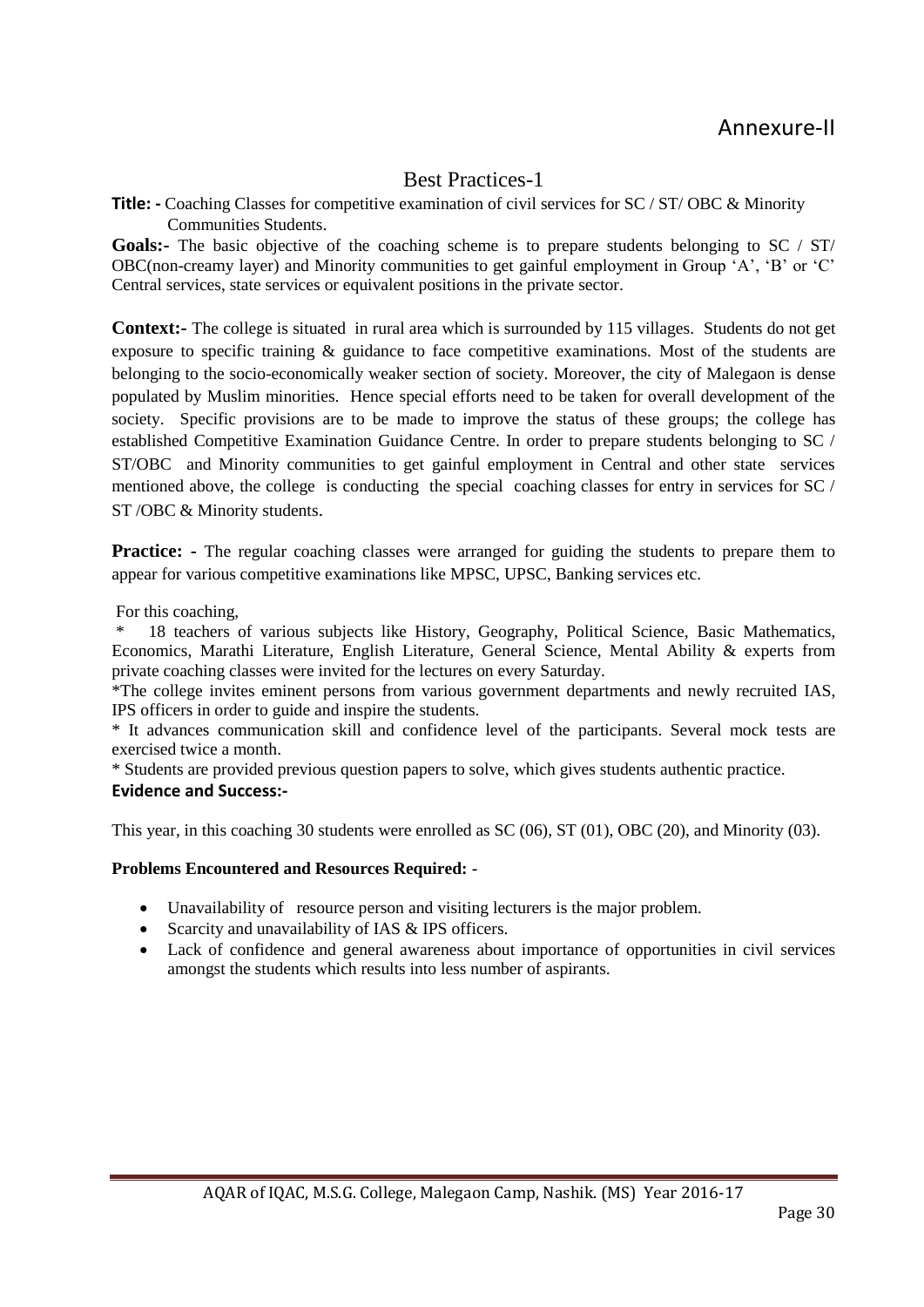### **Best Practices- II**

#### **Title: Green Campus – Clean Campus**

**Goals:** To create awareness among the students about conservation of plants and importance of environmental issues. To encourage the students for tree plantation & cleanliness

**The Context:** It is the need of time to take care of our Green earth. Students should be aware of issues like Global warming, environmental protection & conservation. Plants are helpful in minimizing the Global temperature. Plants are important in absorption of  $Co_2 \&$  release of  $O_2$  in atmosphere, the gas  $O_2$  plays a very vital role for living organisms. The lectures organized on environmental issues, this help to create interest of students in protection of environment. Besides this the projects are collected which are based on environmental issues from all second year students of UG of all streams. Hence the college has implemented a best practice on *Green Campus & Clean Campus*.

**The Practice:** The institution is conscious of its environmental responsibilities. The following actions are taken for Green & Clean Campus.

- The campus plants are trimmed and watered as per the need. The insecticides & weedicide sprayed as per the need
- Polythene bags are strictly prohibited
- Regular Trimming of lawns in the campus
- Every year additional plants are planted in the campus
- Use me waste container for disposal of all types of waste

**Evidence of Success:** due to this best practice, our college campus has became one of the best in the region, garnished by different types of plants, like Palms, Neem, Albezzia , etc. we have cultivated Rhoeo, Rose species, Canna species, white Lilly etc. for the beautification of the college campus. In the botanical garden we have cultivated some medicinal plants for regular study of science students. Due to Green Plants & lawns our campus is free from pollution.